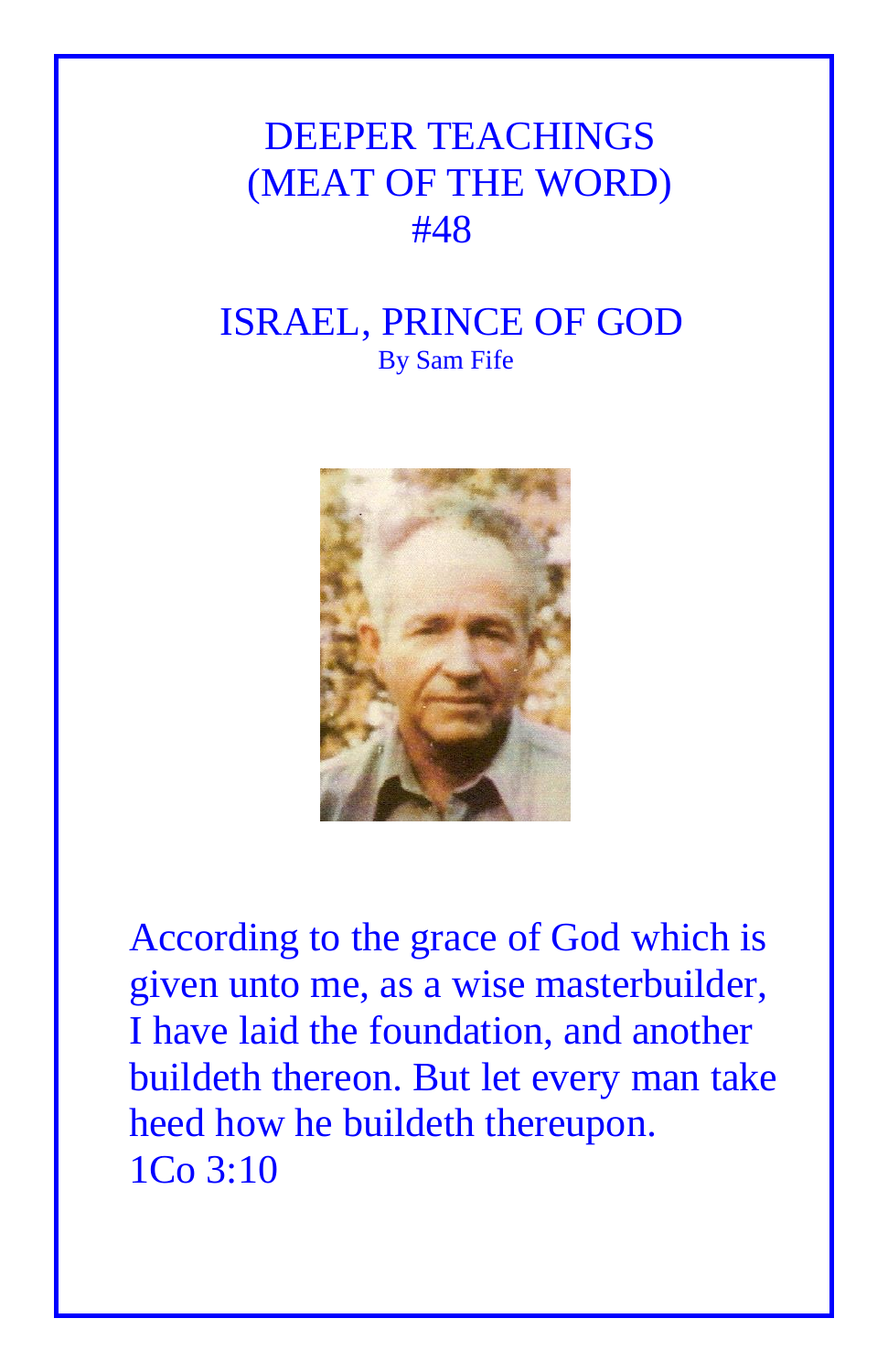## . ISRAEL, PRINCE OF GOD By Sam Fife

 Our scripture text begins in Genesis chapter 28, verse 10 where we will read a passage and then another passage in chapter 32 of the book of Genesis.

Gen 28:10 And Jacob went out from Beer-sheba, and went toward Haran. 11 And he lighted upon a certain place, and tarried there all night, because the sun was set; and he took of the stones of that place, and put *them for* his pillows, and lay down in that place to sleep. 12 And he dreamed, and behold a ladder set up on the earth, and the top of it reached to heaven: and behold the angels of God ascending and descending on it. 13 And, behold, the LORD stood above it, and said, I *am* the LORD God of Abraham thy father, and the God of Isaac: the land whereon thou liest, to thee will I give it, and to thy seed; 14 And thy seed shall be as the dust of the earth, and thou shalt spread abroad to the west, and to the east, and to the north, and to the south: and in thee and in thy seed shall all the families of the earth be blessed. 15 And, behold, I *am* with thee, and will keep thee in all *places* whither thou goest, and will bring thee again into this land; for I will not leave thee, until I have done *that* which I have spoken to thee of. 16 And Jacob awaked out of his sleep, and he said, Surely the LORD is in this place; and I knew *it* not. 17 And he was afraid, and said, How dreadful *is* this place! this *is* none other but the house of God, and this *is* the gate of heaven. 18 And Jacob rose up early in the morning, and took the stone that he had put *for* his pillows, and set it up *for* a pillar, and poured oil upon the top of it. 19 And he called the name of that place Bethel: but the name of that city *was called* Luz at the first. 20 And Jacob vowed a vow, saying, If God will be with me, and will keep me in this way that I go, and will give me bread to eat, and raiment to put on, 21 So that I come again to my father's house in peace; then shall the LORD be my God: 22 And this stone, which I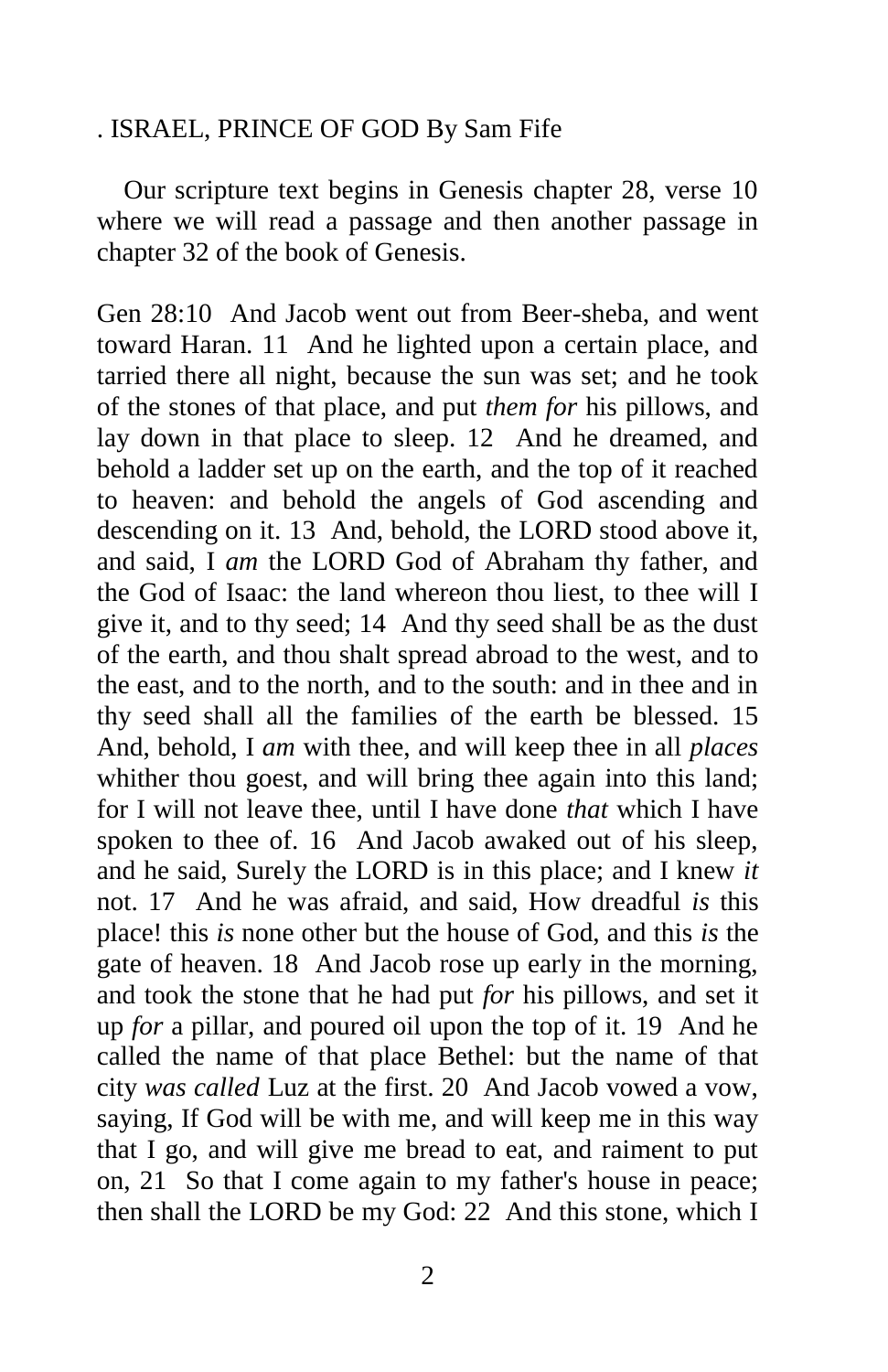have set *for* a pillar, shall be God's house: and of all that thou shalt give me I will surely give the tenth unto thee.

The second portion of our scripture reading is found in the 32 chapter of the book of Genesis beginning with verse 1. Gen 32:1 And Jacob went on his way, and the angels of God met him. 2 And when Jacob saw them, he said, This *is* God's host: and he called the name of that place Mahanaim. 3 And Jacob sent messengers before him to Esau his brother unto the land of Seir, the country of Edom. 4 And he commanded them, saying, Thus shall ye speak unto my lord Esau; Thy servant Jacob saith thus, I have sojourned with Laban, and stayed there until now: 5 And I have oxen, and asses, flocks, and menservants, and womenservants: and I have sent to tell my lord, that I may find grace in thy sight. 6 And the messengers returned to Jacob, saying, We came to thy brother Esau, and also he cometh to meet thee, and four hundred men with him. 7 Then Jacob was greatly afraid and distressed: and he divided the people that *was* with him, and the flocks, and herds, and the camels, into two bands; 8 And said, If Esau come to the one company, and smite it, then the other company which is left shall escape. 9 And Jacob said, O God of my father Abraham, and God of my father Isaac, the LORD which saidst unto me, Return unto thy country, and to thy kindred, and I will deal well with thee: 10 I am not worthy of the least of all the mercies, and of all the truth, which thou hast showed unto thy servant; for with my staff I passed over this Jordan; and now I am become two bands. 11 Deliver me, I pray thee, from the hand of my brother, from the hand of Esau: for I fear him, lest he will come and smite me, *and* the mother with the children. 12 And thou saidst, I will surely do thee good, and make thy seed as the sand of the sea, which cannot be numbered for multitude. 13 And he lodged there that same night; and took of that which came to his hand a present for Esau his brother; 14 Two hundred she goats, and twenty he goats, two hundred ewes, and twenty rams, 15 Thirty milch camels with their colts, forty kine,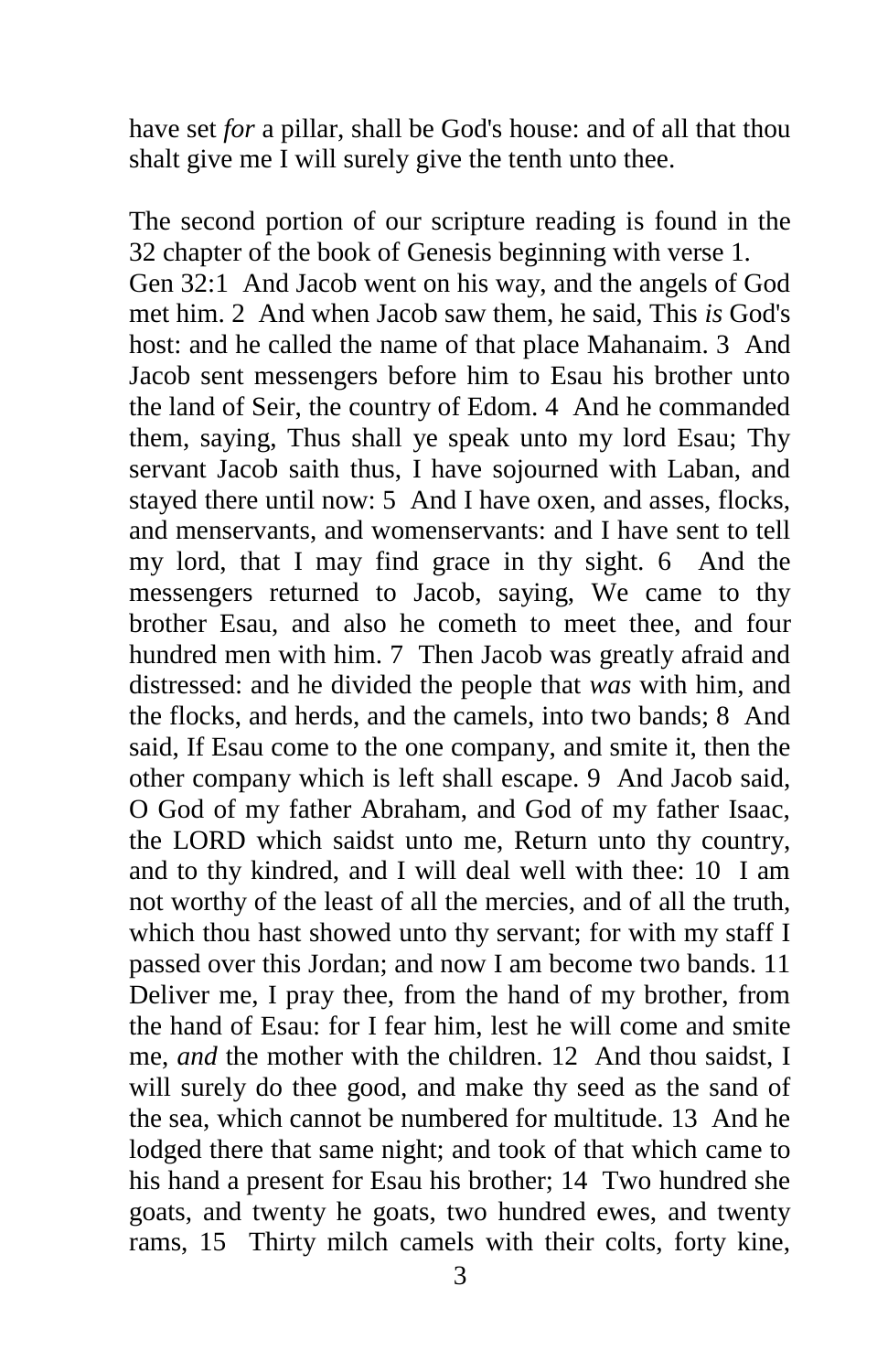and ten bulls, twenty she asses, and ten foals. 16 And he delivered *them* into the hand of his servants, every drove by themselves; and said unto his servants, Pass over before me, and put a space between drove and drove. 17 And he commanded the foremost, saying, When Esau my brother meeteth thee, and asketh thee, saying, Whose *art* thou? and whither goest thou? and whose *are* these before thee? 18 Then thou shalt say, *They be* thy servant Jacob's; it *is* a present sent unto my lord Esau: and, behold, also he *is* behind us. 19 And so commanded he the second, and the third, and all that followed the droves, saying, On this manner shall ye speak unto Esau, when ye find him. 20 And say ye moreover, Behold, thy servant Jacob *is* behind us. For he said, I will appease him with the present that goeth before me, and afterward I will see his face; peradventure he will accept of me. 21 So went the present over before him: and himself lodged that night in the company. 22 And he rose up that night, and took his two wives, and his two women servants, and his eleven sons, and passed over the ford Jabbok. 23 And he took them, and sent them over the brook, and sent over that he had.

 Now we come to the text of our message, verse 24 which says,

Gen 32:24 And Jacob was left alone; and there wrestled a man with him until the breaking of the day. 25 And when he saw that he prevailed not against him, he touched the hollow of his thigh; and the hollow of Jacob's thigh was out of joint, as he wrestled with him. 26 And he said, Let me go, for the day breaketh. And he said, I will not let thee go, except thou bless me. 27 And he said unto him, What *is* thy name? And he said, Jacob. 28 And he said, Thy name shall be called no more Jacob, but Israel: for as a prince hast thou power with God and with men, and hast prevailed.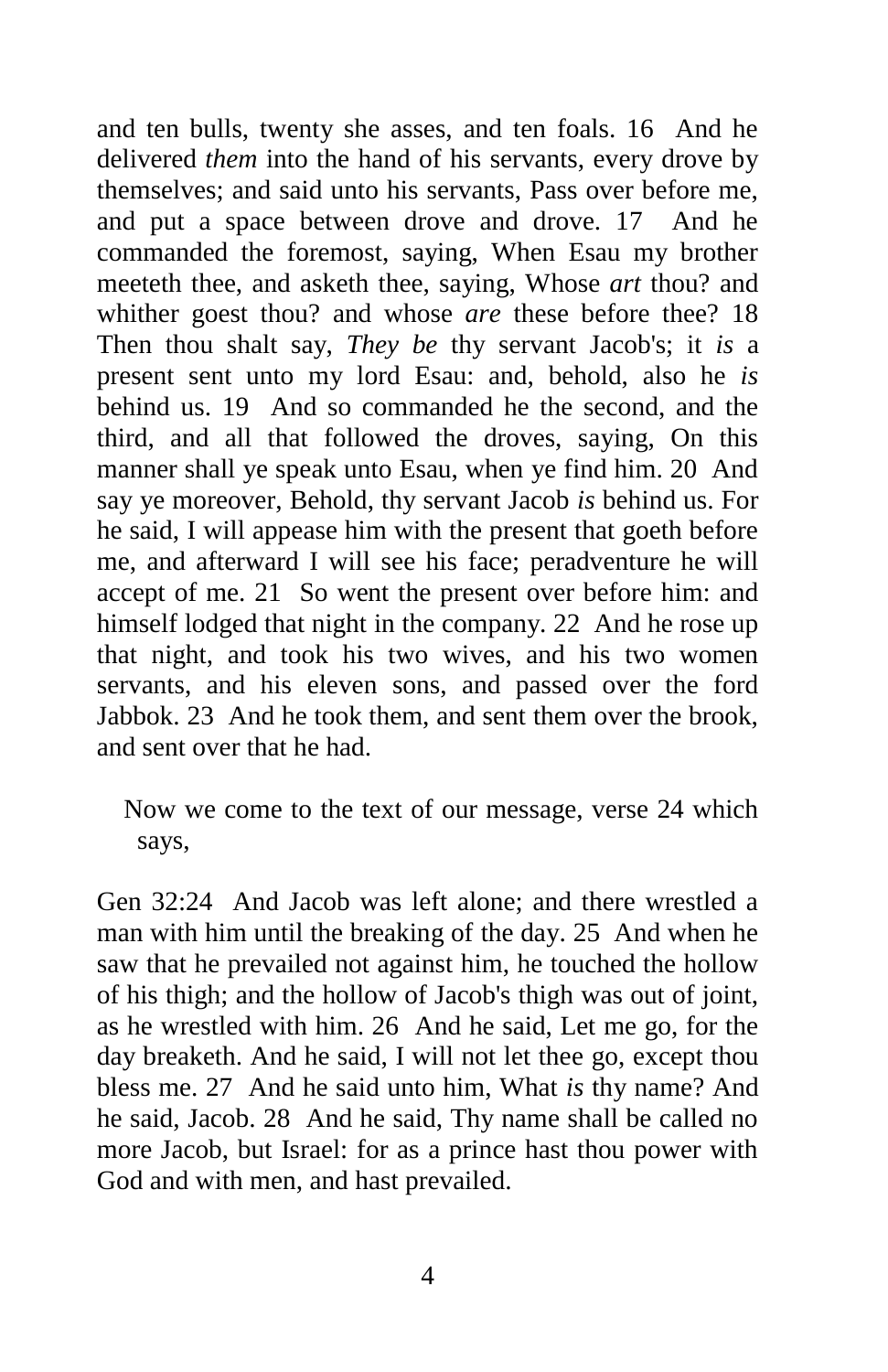The title of our message for today is Israel, Prince of God. In this message we're studying the life of Jacob and it's so very important in this hour that those who would go on to Sonship study the life of Jacob who was first called Israel. For Jacob was not the only Israel but he was only the first Israel of God. For you see, the word Israel simply means, prince of God, and Jacob was only the first man that God called out of the world to deal with him until he had changed his nature from the nature of a schemer and a grasper and a supplanter, which was what his name Jacob meant by interpretation, to the nature of one who no longer went through life and thought to conquer life by his own scheming and grasping and supplanting but became one who completely helpless in his own strength, could take hold of God and say I will not let you go until I get the blessing. And when God had changed Jacob's nature from the nature of a schemer, a supplanter, a grasper, to the nature of a prince of God, he gave him a new name to fit his new nature. No longer Jacob, schemer, grasper, supplanter but Israel, prince of God. And as such Jacob was only the type of all those in every generation that God calls by his spirit out of the world, to change their nature from the nature of a schemer, and a grasper and a supplanter to a prince of God. Then he gives them a new name to fit their new nature. Therefore, Jacob was the first Israel for he was the first called out of the world that God might change his name and his nature. Out of Jacob came twelve sons and they were God's Israel for that generation. Out of them came twelve tribes and they were God's Israel for their generation. And out of them came twelve more tribes which were God's Israel for their generation and then finally out of twelve tribes came Jesus, and while Jesus was in the world, he was God's Israel, God's prince, and then out of Jesus came a generation of spiritual Israel and they were God's Israel in their generation. Then over the last 1900 years have come generation after generation of spiritual Israel. Each out of the other generation, and they were God's Israel for their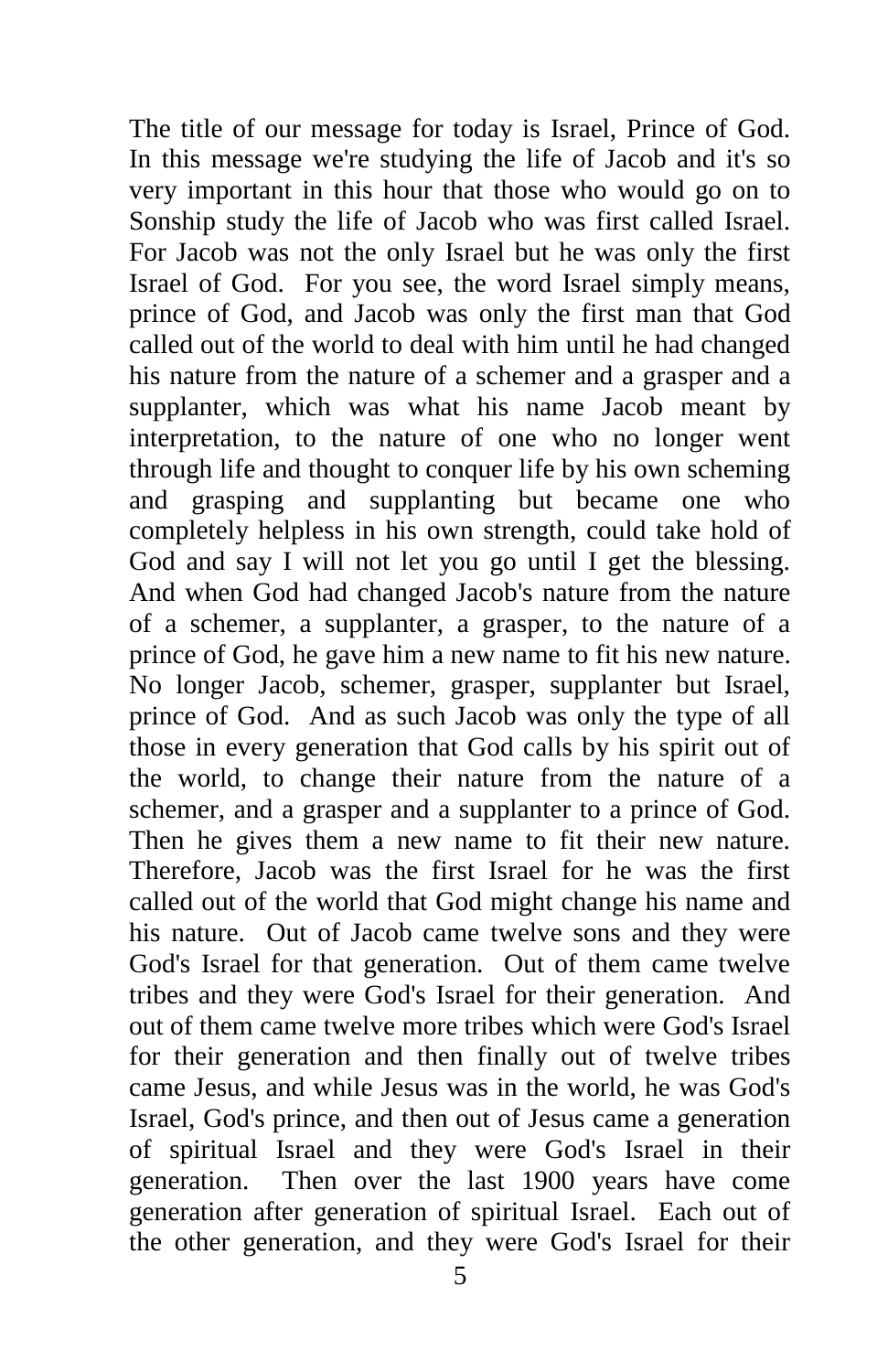generation and now, in 1966 we, who have been called by the spirit of God out of the masses of the world that God might deal with us and change our nature, that he might change our name, we are God's Israel, for our generation.

 And therefore if we want to see how God's going to change our nature, and then change our name as he did Jacob's, we simply study the life of the first Israel, Jacob, and God's dealings with him.

 In order to study the life of Jacob and God's dealings with him, we have to begin before Jacob came forth from the womb, because the Bible says God began dealing with Jacob while he was yet in his mother's womb. All of you who have really studied the Bible know the story. Rebekah, Isaac's wife had two sons in her womb; Esau and Jacob. And the Bible says while the two boys were yet in their mother's womb and before either one had done good evil, God loved Jacob and hated Esau. Now this does not mean that God hated Esau with the emotional feeling that we call hatred. But it means that before either one of the boys was born, while they were yet in their mother's womb, before either one had ever done good or evil, God forever rejected Esau and forever chose Jacob. Now certainly he didn't choose them on the basis of what they were, for they weren't yet, they hadn't been born yet. Certainly he didn't choose them or reject them on the basis of what they had done, for neither had done anything good or bad. And modern theology finds it hard to understand this. There are some who call themselves Arminianists who teach that everything depends on what man does and his free will. And then, there are those who follow the Calvinistic doctrine of extreme election and predestination which says it doesn't matter what anybody does because God just chose certain ones before the foundation of the world and predestined them. But, in between you have an understanding of God and His nature which makes the whole thing clear and the reason modern theology and theologians can't understand how God could choose Jacob and forever reject Esau before either one had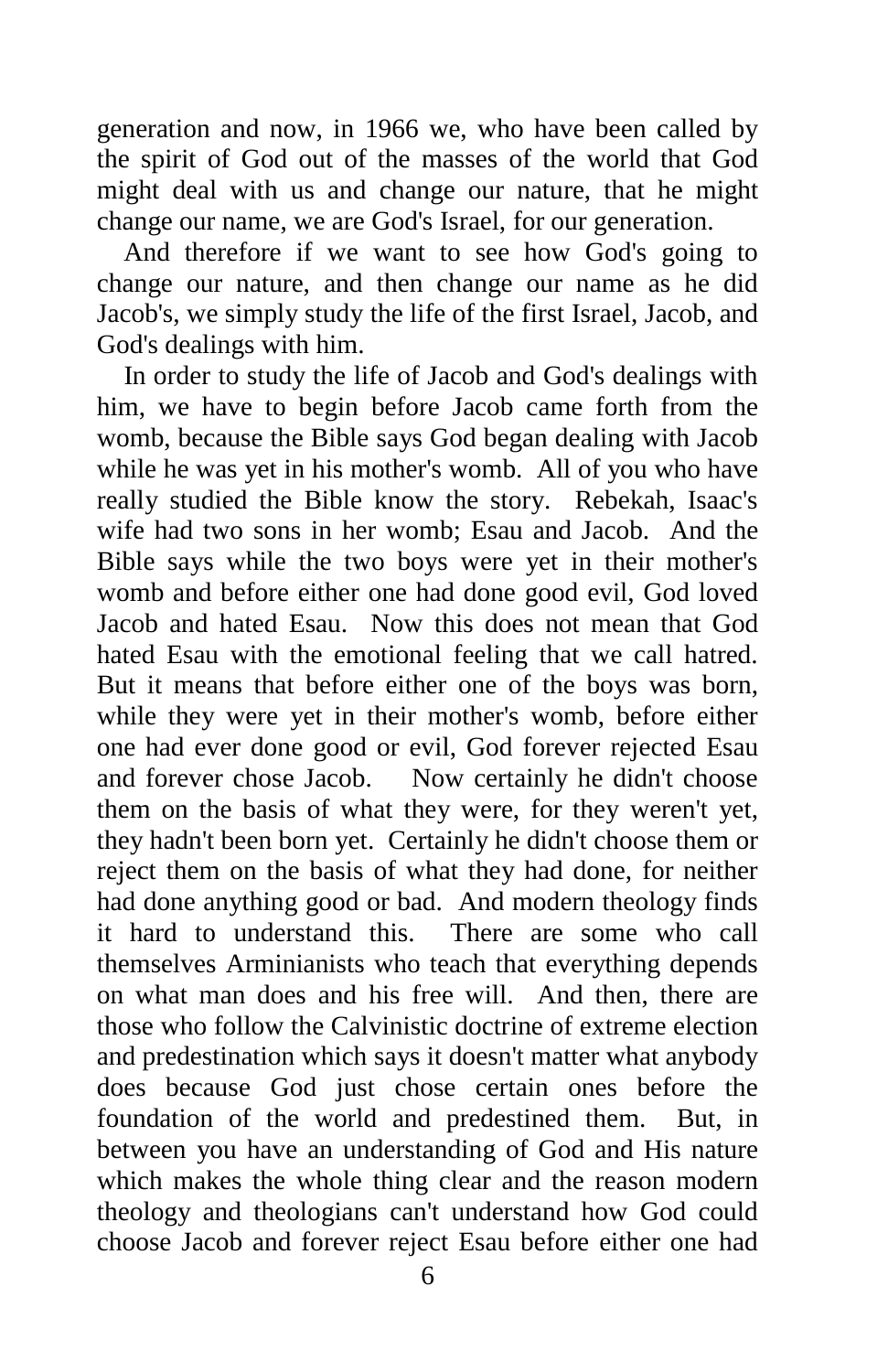done good or evil is because they don't understand the true nature of our God. They don't understand that our God is a God which calls those things which are not yet as if they already are. For he is not a God who has to wait to see if a thing happens before he knows it's going to happen. Through his foreknowledge he can, at any moment see a billion years into the future and foresee every event of that future. And therefore, God didn't have to wait until Jacob or Esau did good or bad before he chose or rejected them. He foreknew just what each would be. Hallelujah. He didn't choose Jacob forever on the basis of what Jacob was, for he wasn't even born yet. But he foreknew that Jacob would respond to the wooing of his Spirit and therefore, he

foreknew what he could make out of Jacob and forever chose Jacob not on the basis of what he was, but on the basis of what God foreknew he could make out of him. But, on the other hand, God foreknew that Esau would never respond to the wooing of his spirit. And therefore, he rejected Esau forever not on the basis of what Esau was, for he wasn't yet, but on the basis of his foreknowledge, God's foreknowledge that he could never make a Son of God out of Esau. And it is on this same basis that God chose you and me for the second-born sons of God before the foundation of the world. Not on the basis of what we were, because when God chose us, we weren't yet, but on the basis of God's foreknowledge of how we would respond to the wooing of his spirit and what he could make out of us.

 In order to fully understand this you need to understand what the Bible means when it tells us that Esau was a man who loved to spend all his time hunting and fishing and enjoying the temporal pleasures of this world. And as the first-born son of his father Isaac, according to Hebrew law, he was entitled to inherit all that his father had, and he was entitled to the birthright. Nevertheless, he had no concern for the birthright and the inheritance; he would rather spend all his time hunting and fishing than to spend his time preparing himself to receive his inheritance from his father.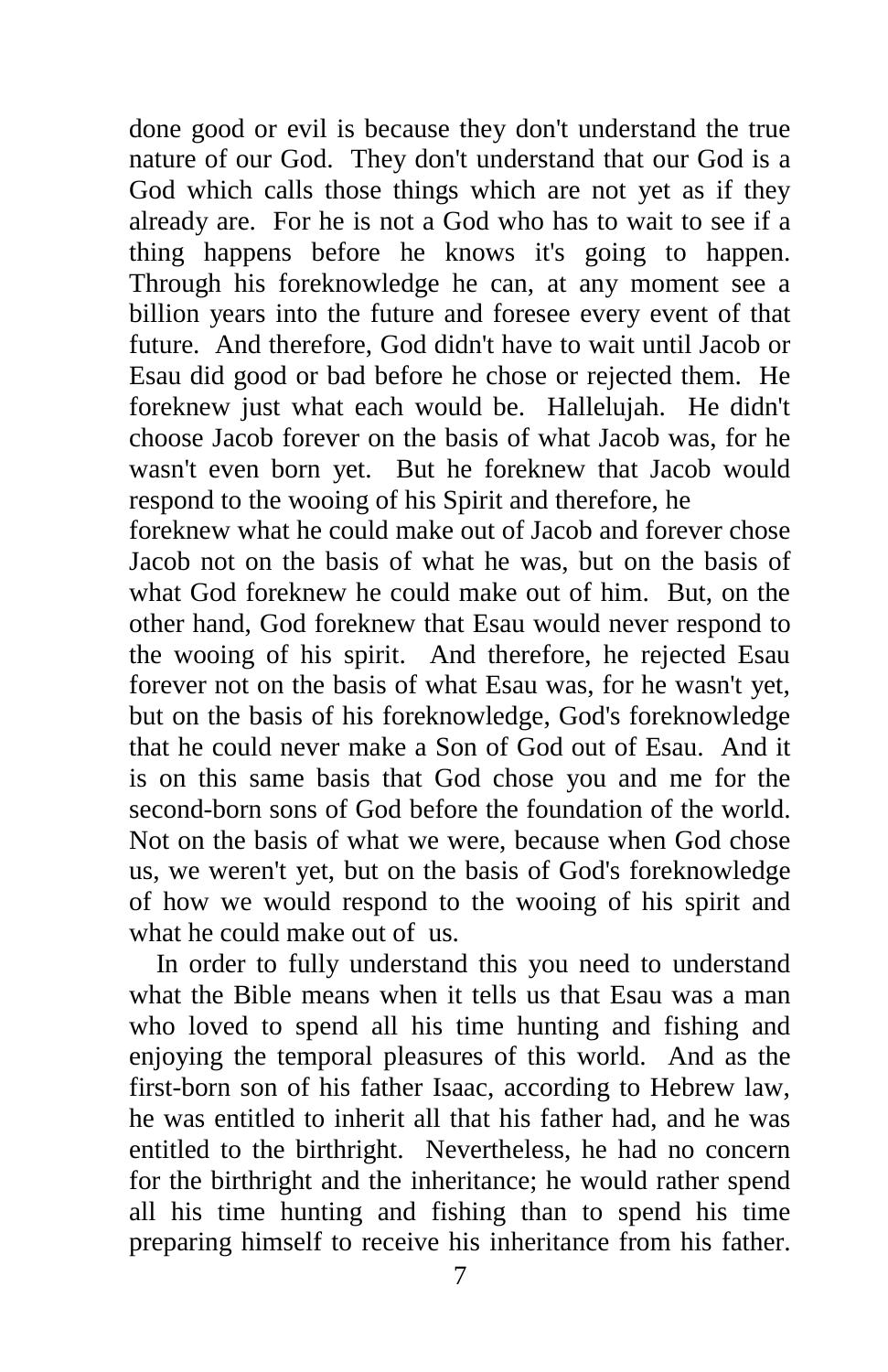And as such, he was a type of all the Esaus of this world, the first-born sons of this world, those who have only been born the first time by virtue of the fact that they are creations of God and breathed out of the very being of God, they are the first-born sons of God and legally are entitled to an eternal inheritance from their father. But like Esau, they would rather spend all their time hunting and fishing and enjoying the temporal pleasures that this world has to offer, instead of preparing themselves, submitting to the great teacher, the Holy Ghost our father has sent in order that they might receive their eternal inheritance. And like Esau, they are selling out their eternal birthright and inheritance for a mess of pottage of the temporal pleasures that this world has to offer. And oh, how we might stop a moment and plead with those who are the first-born sons of this world, who have never had the second birth, who have never been born of the spirit of God, and warn them that if they go on seeking only the temporal pleasures of this world, they are selling out their eternal birthright as sons of God for the pottage of this world. The Bible says, Esau when he finally recognized what he had done, in the book of Hebrews it says he found no place of repentance, though he sought it carefully with tears. The day is soon going to come when the Esaus of this world who have rejected the plan of God in Christ and who are spending all their time seeking after the temporal pleasures and material goods of this world, enjoying the fishing and hunting, there's going to come a time when they will find that they have lost their inheritance, and then, though they seek it carefully with tears they are not going to be able to find a place of repentance.

 Now, the Bible says Jacob was a different type. He loved to stay at home and sow the fields and bring forth the grain and take care of the farm. For somehow, deep down in his heart he knew that the inheritance in the end was going to be his, somehow, though he was the second-born son and not legally entitled to the inheritance. He had a love for the farm and he longed to have that birthright. Therefore, he spent his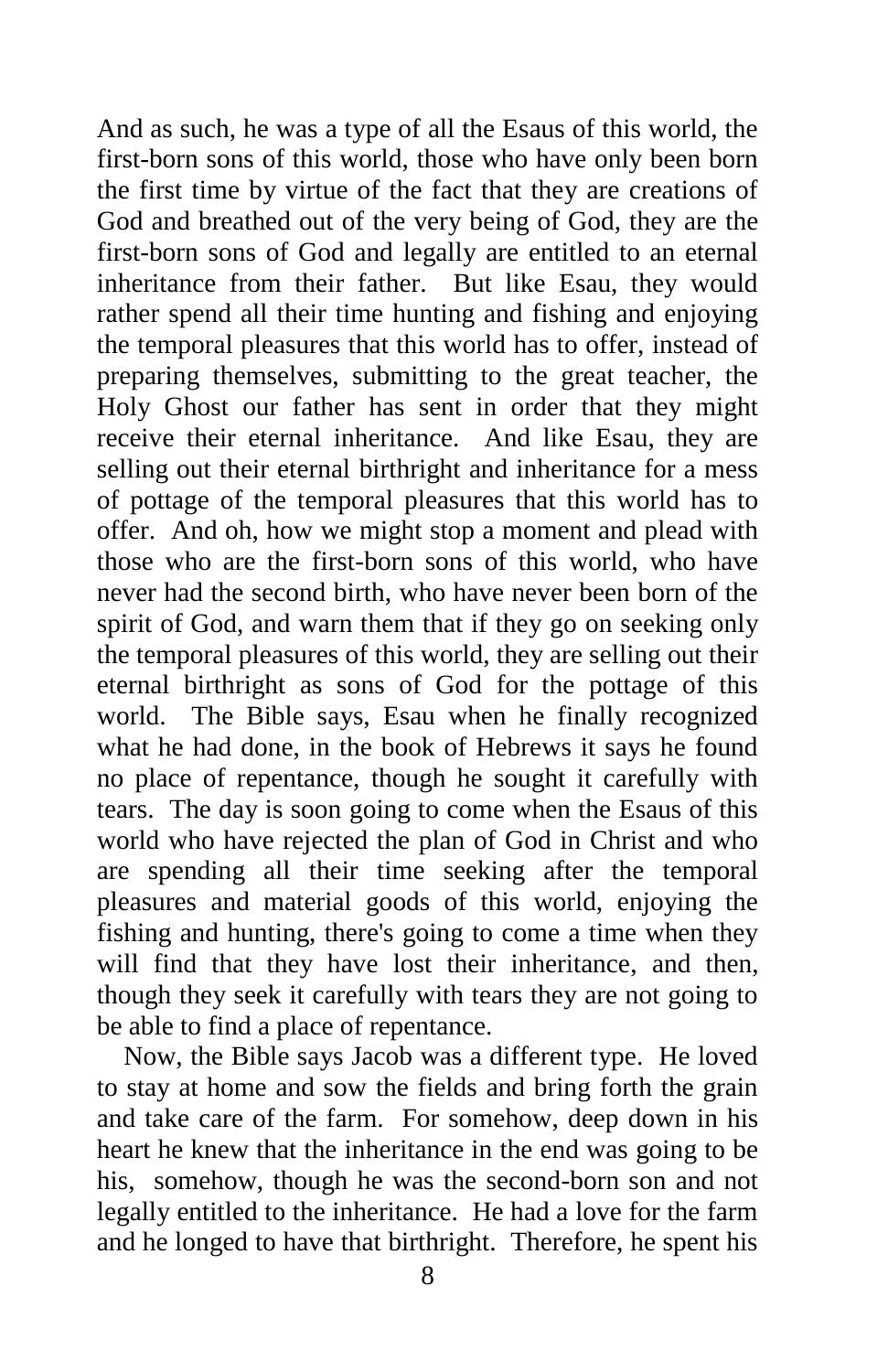time preparing himself to receive the inheritance. And as such, he was a type of all the second-born sons of the world, those who have had the second birth, those who have had the second birth, those who have been born again of the Spirit of God. Who, though we are the second-born, God foreknew that the first born sons would reject their eternal inheritance and therefore has ordained that it is only going to be received by the second born ones. The ones who have had the second birth, those who have been born again of the spirit of God and you will find the Jacobs of this world, those who have had the second birth, a different type. Instead of spending all our time enjoying fishing and hunting and the temporal pleasures and material goods of this world, we would rather spend our time sowing the seeds in our Father's kingdom; taking care of the farm and the inheritance; letting His precious spirit grow us up and teach us truth, preparing us to become sons of God. For somehow, deep down in our hearts we know we are the second-born sons, and though the first born sons are in possession of this world and its kingdom today, somehow deep down in our hearts we know that we are going to receive the inheritance, even as Jacob did.

 Now we cannot say that at the time that he got the birthright that Jacob was any better a person than Esau, for his very name, Jacob, by interpretation meant schemer, supplanter, grasper. And at that time that's the kind of nature he has. Therefore as far as a person he wasn't much better than Esau; but there was one thing in his heart that God saw which caused God to choose him over Esau, and that is that he had respect for that birthright. He wanted that birthright. And so it is with you and me who are the second-born sons, and the Jacobs of this world today, those who have had the second-birth. As far as a person is concerned and as far as the lives that we live at this point, we cannot truthfully say that we are any better than the peoples of the world. Than the Esaus, yea, for there are even some lost people who live better lives than some Christians that I know. And though there are people in the church today who dare to call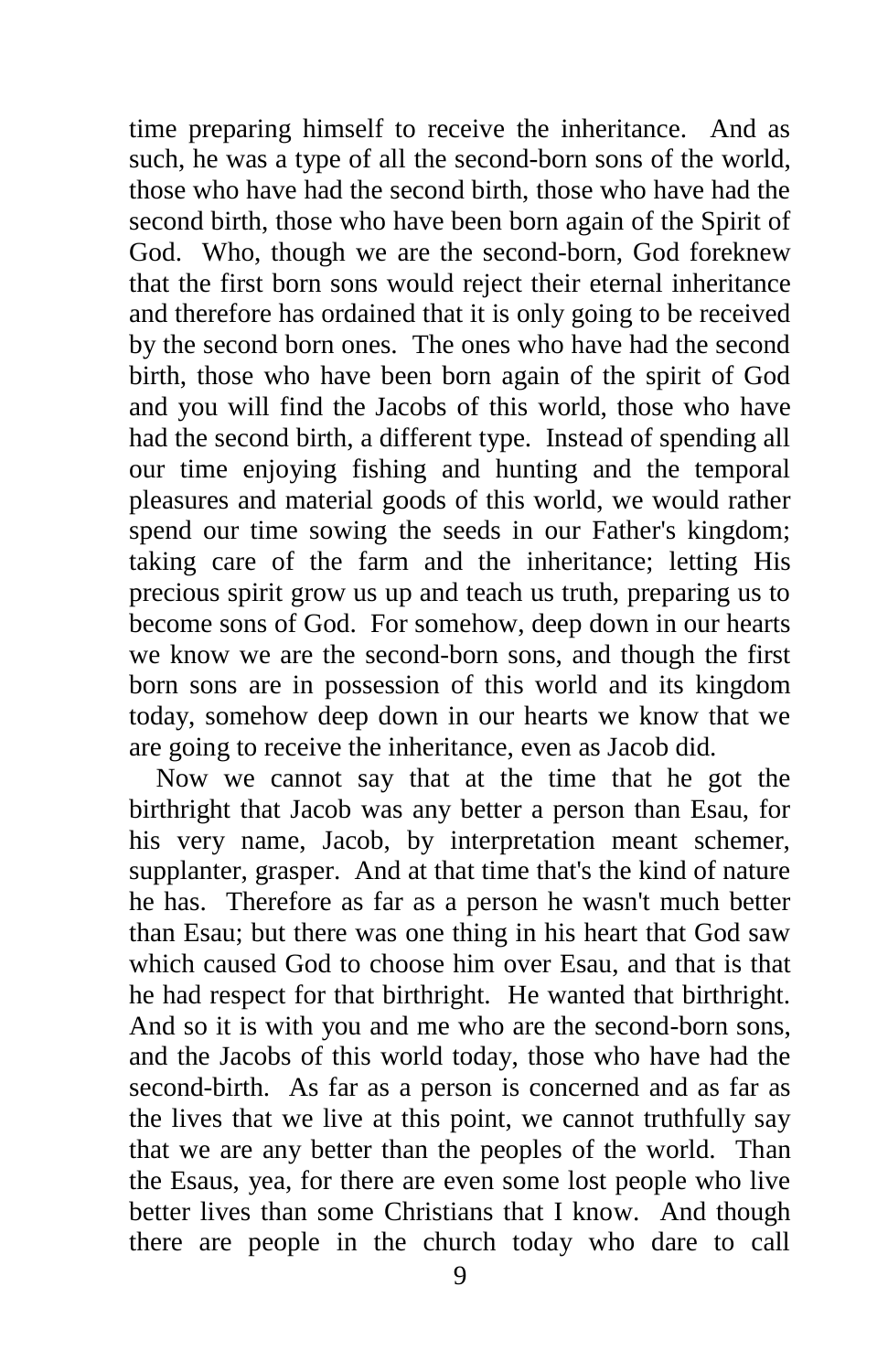themselves "holiness," they are the laughing stock of all those who know what true holiness is. For Christ is holiness and to be what he is, is holiness. Until we are what he is we have no right to call ourselves holiness. We may say that we are striving for holiness and we're reaching for holiness, we're growing up into holiness, but at this point we can't call ourselves holiness for our lives are often no better than the peoples of the world. For just as Jacob was at the time he got the birthright, so are we under the first-born again. We are yet schemers, yet graspers, we are yet supplanters. But there was one thing that God saw in our hearts that caused God to choose us over the Esaus of this world and that is there is one thing that makes us different from the Esaus of this world and that is that we have respect for that birthright. We want that birthright. We desire to receive our eternal inheritance from our heavenly father.

 Then you all know the story. One day Esau came home from hunting and Jacob had sod pottage and Esau was hungry and famished and he said, give me to eat of your pottage and Jacob saw his opportunity and said sell me your birthright. And at that moment Esau sold out his birthright for a mess of pottage, just as the Esaus of this world, many are selling out their eternal birthrights for the pottage of this world.

 And so now Jacob had the birthright but he was still a schemer, a supplanter and a grasper. So many of us who have been born again of the Spirit and have our eternal birthright, so many of us assume that this makes us what we ought to be and that everything is wonderful and then we are a fine Christian. When we're honest with ourselves we know that though we have been born again and that we've been adopted into the family of God, though by virtue of our new birth we have the birthright, we are still yet schemers and supplanters and graspers and God still must do some dealing with us before we are ready to receive our eternal inheritance.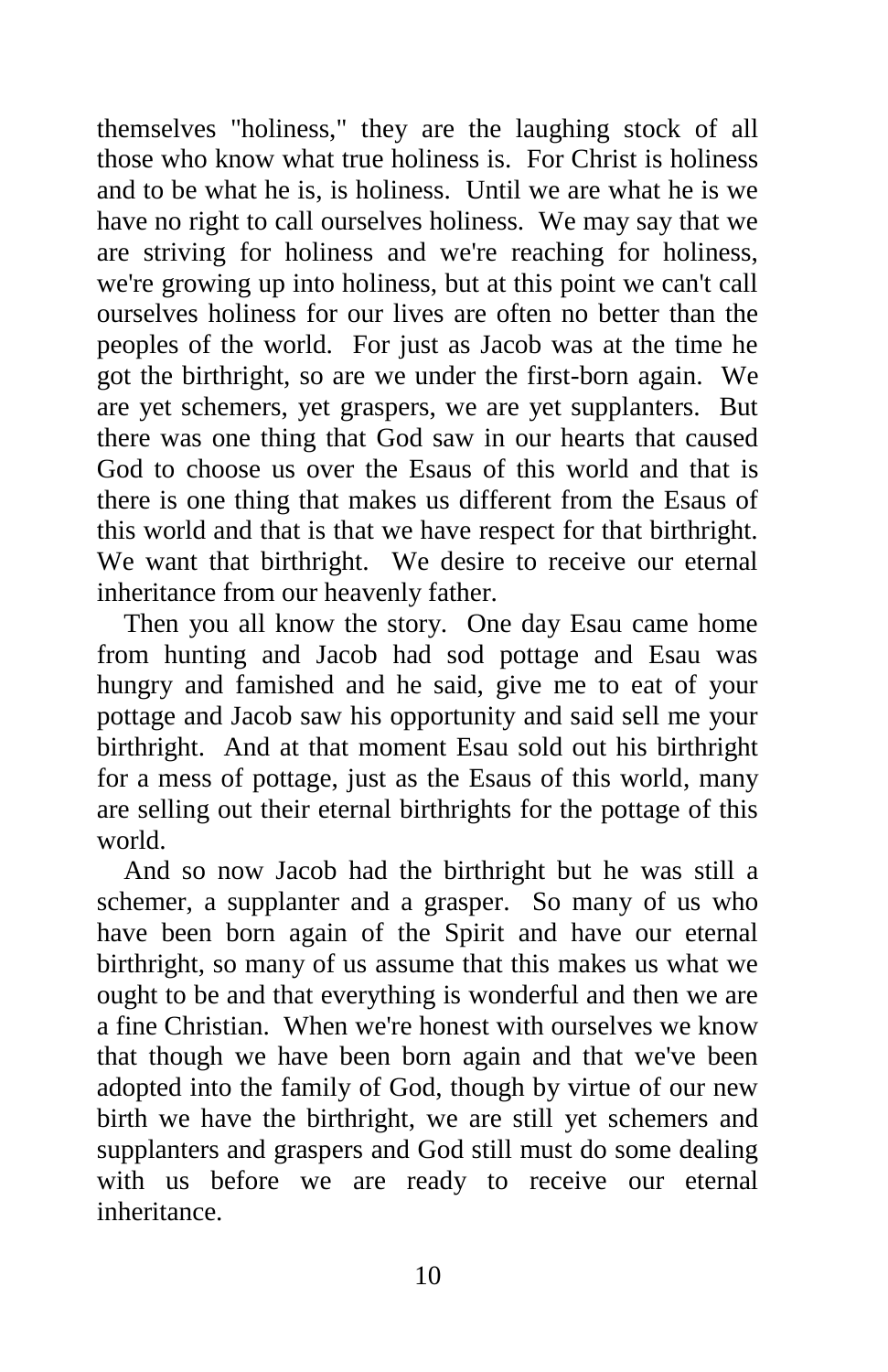So it was with Jacob, and now he has the birthright but he doesn't have the blessing that goes with it yet. A little later on his father, Isaac, had grown old and had come to the hour of his death and it was time for him to bestow the blessing that goes with the birthright and he sent for his older son Esau that he might bestow upon him the blessing because he did not know that Jacob had the birthright. Jacob's mother, Rebekah, called her younger son Jacob and she began to scheme with him that he might receive that blessing instead of Esau, for, you see, Jacob's mother, Rebekah, was a type of the church today, from whose womb we are born and Rebekah wasn't any better than Jacob. She was a schemer also. She was a grasper also. But she also had one redeeming feature and that was that deep down in her heart she knew somehow that her second born son was to be the inheritor, that he was to receive the birthright and the blessing and the inheritance. So it is with this carnal old mother church in whose womb we have been born again. Today we see her as carnal, always playing politics, always trying to find herself a carnal position in the world. But she too has one redeeming feature. That is that deep down in her heart she knows that only the second-born sons, only those that have been born again of the spirit of God are to receive the eternal inheritance. Therefore, Rebekah began to scheme with Jacob and she told him, you put goat's hair upon your hands and then your father will think it's Esau and he'll give you the blessing. And so Jacob placed goat's hair upon his hands and his father who was old and blind thought he was Esau and he bestowed the blessing upon him. So it is with so many of God's children today who are God's Jacob, God's Israel, God's second-born ones. Too many of them have the birthright but they don't yet have the blessing that goes with the birthright. For you see, we receive our birthright as eternal sons of God when we are born again of the spirit of God. But we don't receive the blessing that goes with the birthright until we receive the baptism of the Holy Spirit. For you see, the blessing that goes with that birthright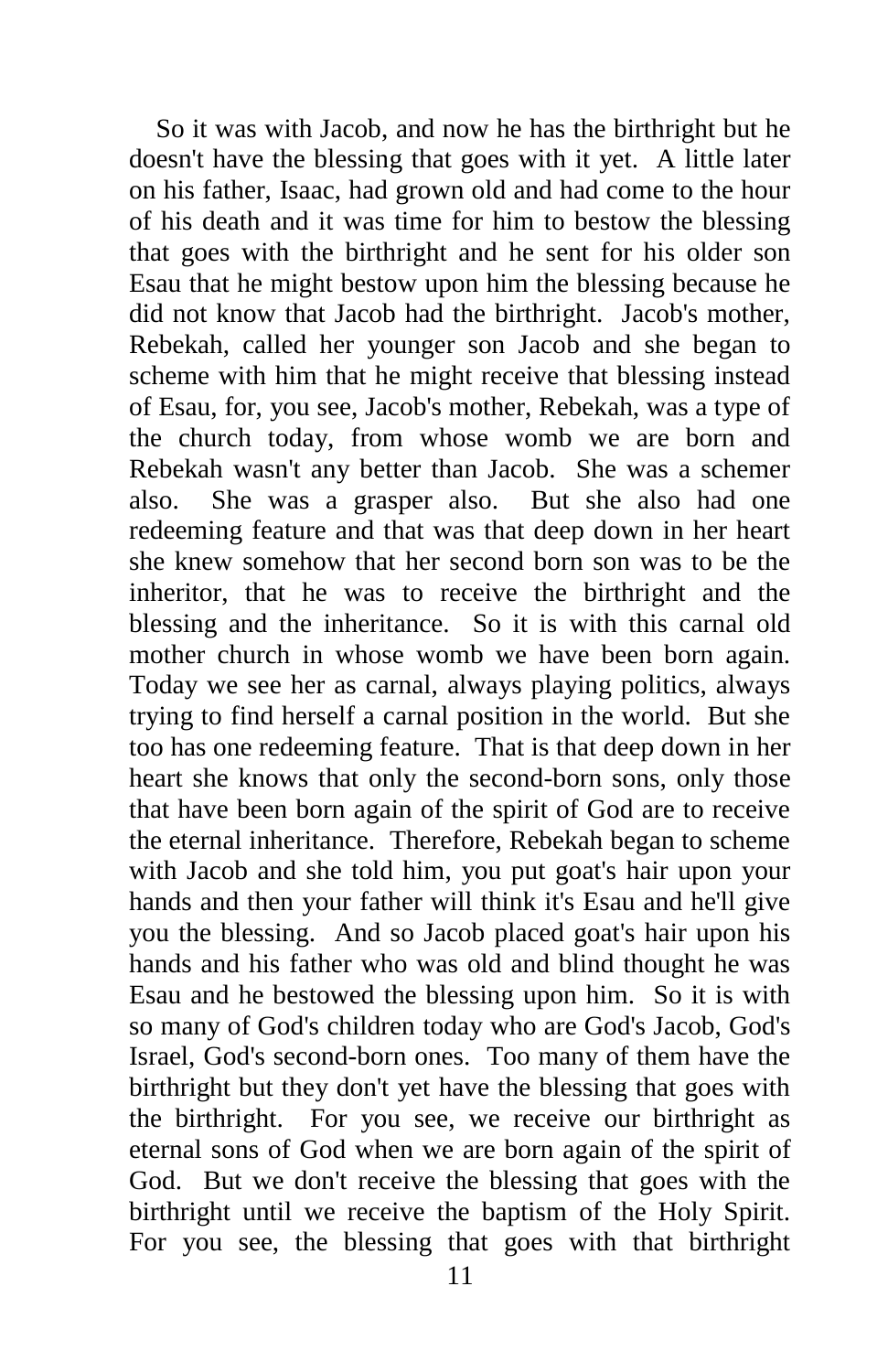includes divine healing, the gifts of the Spirit, growing up into the measure of Christ, revelation, anointing, all the things that Jesus had. God's provision for us receiving those blessings that go with the birthright is the baptism of the Holy Spirit. Until one receives that baptism they will not have the anointing and the power to go on to receive divine healing and the gifts of the Spirit and all the blessings that come with their birthright as sons of God. And this is the tragedy of our denominational churches today, filled with Christians who have just been born, adopted into the family of God and have received their birthright but they don't have the blessings that go with the birthright. They get sick and they don't get healed, they have to run to the doctors and the hospitals and all the natural provisions to minister to their bodies. Many of them are breaking down with demon oppression and possession because they've just been born, they have their birthright, but they don't have the blessings that go with it yet. They need to go on and receive the baptism of the Holy Spirit that they might receive also the blessing, even as Jacob had to go on after he had the birthright and get the blessing from his father Isaac.

So Isaac prophesied over Jacob the blessing and now Jacob had the blessing; the birthright and the blessing. But he only has it prophetically. He doesn't have it experiencially yet. For when you look at him you find that now he's only in trouble. His brother Esau is mad at him and about to kill him and he soon must leave his father's house and you might look at him and say, Jacob, where is your blessing? But you have to understand that Isaac gave him the blessing by prophecy and the blessing is now his prophetically but it is not his experiencially yet. It will now be his experiencially as he goes on to follow the Lord day by day and the Spirit of God works it out in his life. And this is where many of our Pentecostal brethren wind up so confused. Because they go on to receive the baptism of the Holy Spirit which goes with our birthright, and in this baptism is contained the blessing that goes with our birthright, and they fail to understand that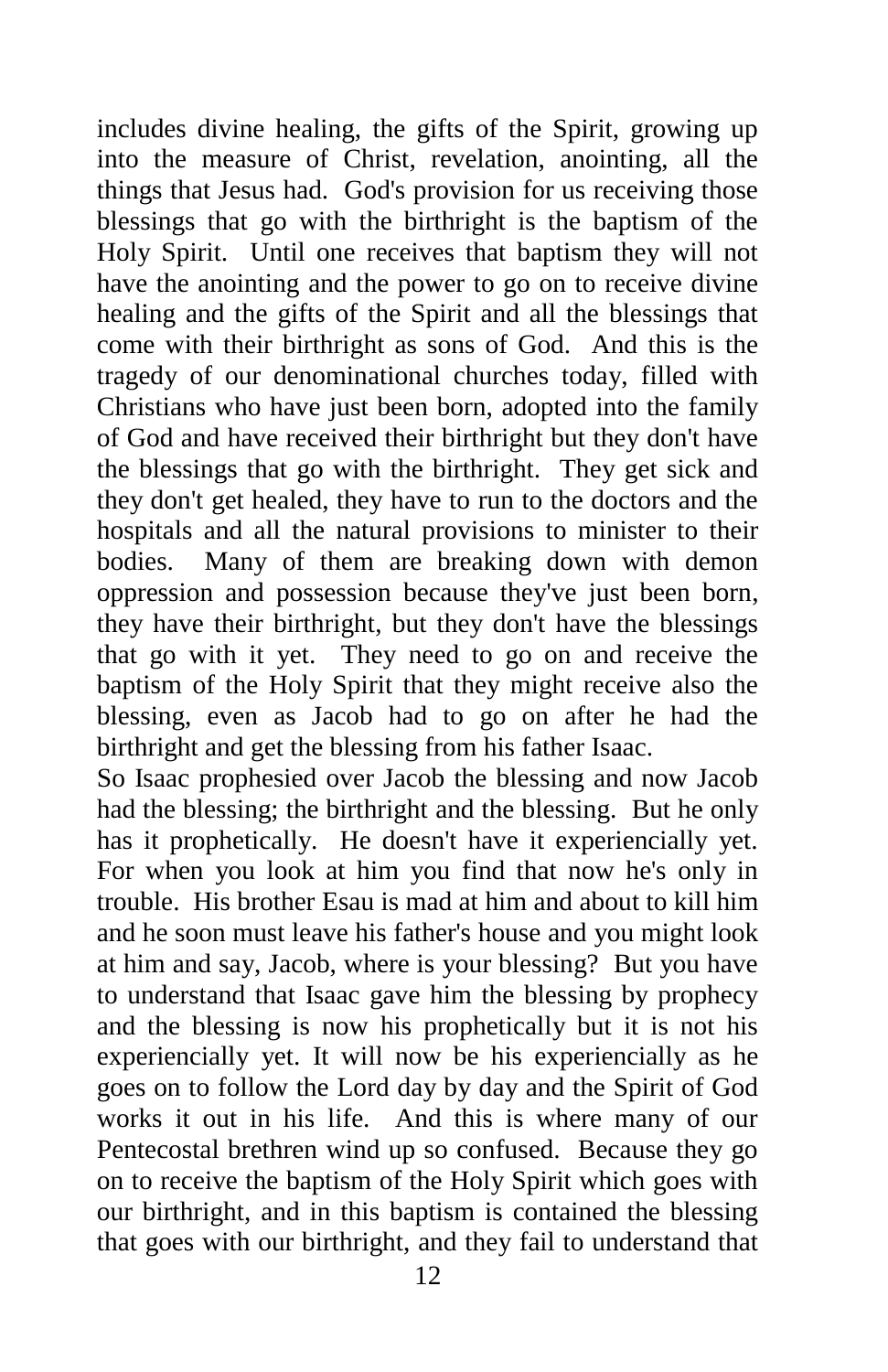when we receive the baptism of the Spirit, we only receive our blessing prophetically. We don't have it experiencially yet. We can only have it experiencially as we go on to walk in the Spirit day by day that God might work out the blessings in our lives. For, you see, contained in our baptism of the Holy Spirit is all the anointing, all the power and all the divine healing, and all the gifts of the Spirit that are provided for us in Christ. But those blessings will only come to us if we go on to walk in that Spirit that we were baptized into, day by day, and let the Spirit work them out in our lives. Therefore, many of the Pentecostal brethren who have received the baptism of the Spirit go out and claim they have got all the power and all the blessing, but they do not go on to continue to walk in the Spirit because they assume that they have got it all with the initial experience. And pretty soon all the world looks at them and sees that they are preaching that they have something which they are not manifesting. They don't manifest it. For when we receive our baptism of the Spirit, though all the blessings are contained in it, yes, all the anointing and all the power we need, we can only obtain those blessings of power if we go on to walk in the Spirit, day by day, that He might work them out in our lives.

 So now Jacob has the birthright and the blessing, but he doesn't have the inheritance yet. For God must do some dealings in his life before he is prepared to receive the inheritance. For though he had the birthright and the blessing, he is yet a schemer, he is yet a grasper, he is yet a supplanter, and God cannot turn his inheritance over to him in that condition. He must yet do some dealings with Jacob to change his nature and his name before he is ready to receive his inheritance.

 So as we follow Jacob on we find that his mother came to him and warned him that his brother was about to kill him, and that he must leave and go over into her brother Laban's country. And there, when dark catches him on the trail, he lays down beside the trail to sleep. And there he dreams a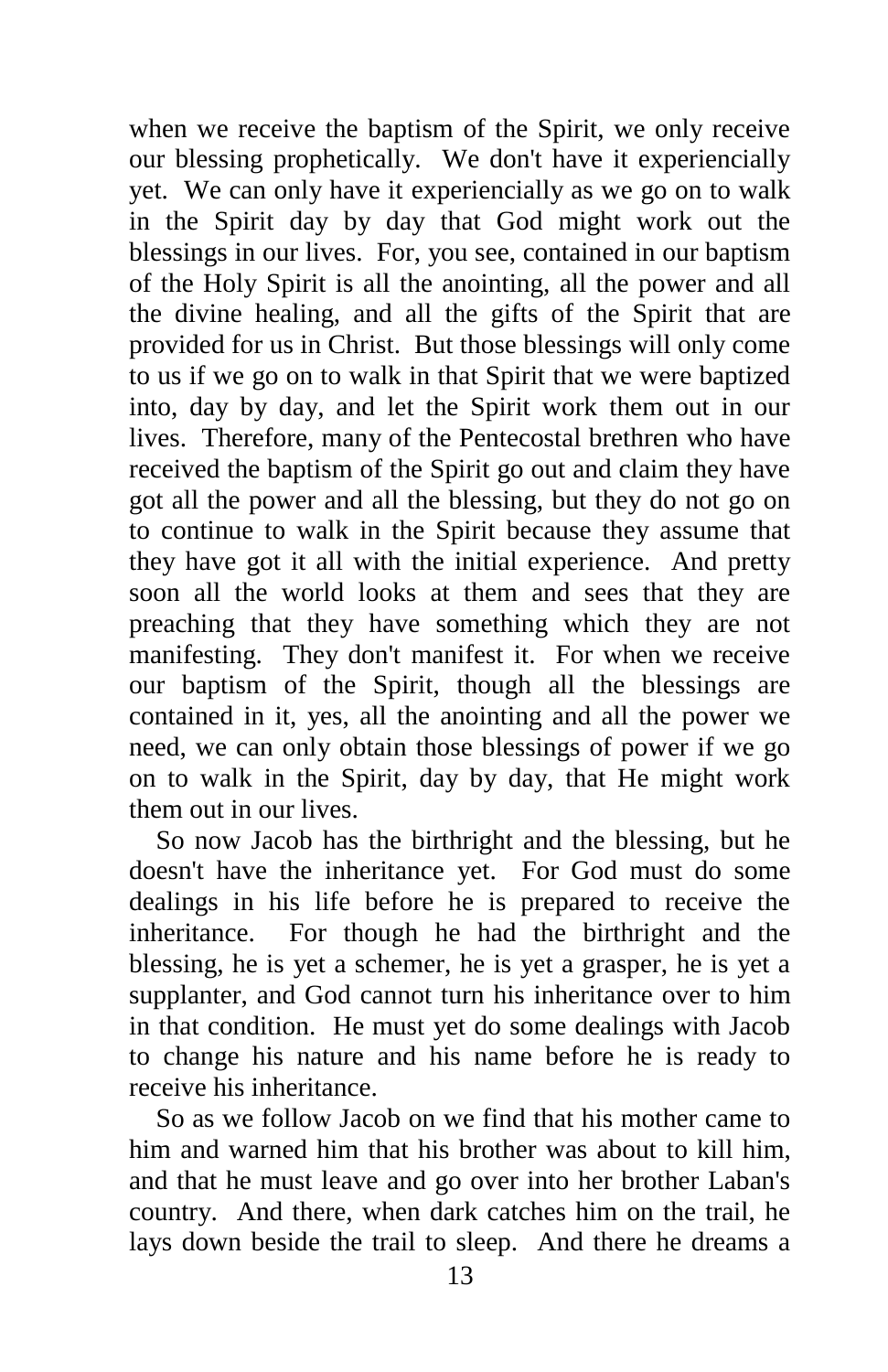dream. In the dream he sees a ladder; and the angels of God are ascending and descending upon this ladder. And at the top of this ladder he sees God. God speaks a promise to him and says, "I am the Lord God of Abraham thy father and the God of Isaac. The land whereon thou liest, to thee will I give it and to thy seed. And thy seed shall be as the dust of the earth, and thou shalt spread abroad to the west, to the east, to the north and to the south. And in thee and in thy seed shall all the families of the earth be blessed. And behold, I am with thee and I will keep thee in all places whither thou goest, and I will bring thee again unto this land, for I will not leave thee until I have done that which I have spoken to thee of."

 This ladder that Jacob saw was God's redemptive plan in Christ by which God is joining heaven and earth. And by which the angels, the ministering spirits who dwell in the heavenly realm, are able to descend to us and minister to us since we have been cleansed by the blood of Jesus.

 Notice the promise that God gave to Jacob. The land whereon thou liest, I have given it to thee. This promise is not just Jacob's promise, Beloved, but it is our promise also.

 For you see, the promises given by God to Abraham and Jacob were given to Abraham and his seed. The apostle Paul explains in the book of Galatians the fact that God said that the promises are to Abraham and to his seed, singular, not seeds, plural. If it were seeds, plural, this would indicate that the promises were to the fleshy seed of Abraham, Israel, according to the flesh. But, Paul says since God said seed singular, this indicates that the promise was given to Abraham and Christ, who is his seed and all those who are in Christ, who are the spiritual seed of Abraham. For the apostle Paul also says in the book of Galatians, not they who are Abraham's according to the flesh are the seed of Abraham, but they who are of the same faith of Abraham, they are the seed of Abraham. Beloved, this promise to Abraham and Isaac and Jacob and their seed that God is going to give them the land, us the land, whereon we lie, is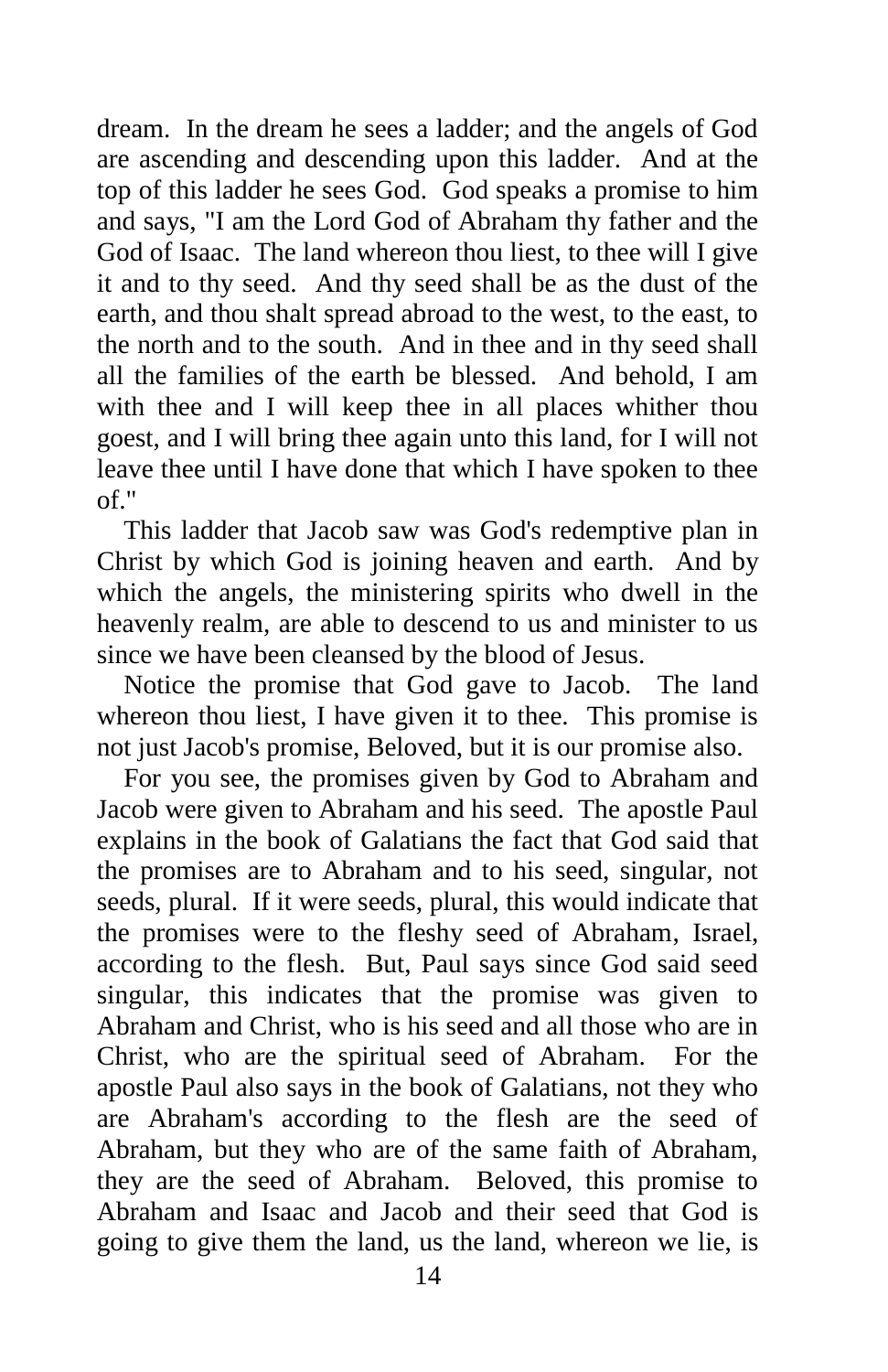our promise. For God didn't create this good green earth for the devil and his kingdom. He created it for the sons of God. And when He has finished, hallelujah, bringing us to the measure of the stature of the fullness of Christ, and given us our spiritual promised land, then he is going to purge the earth of all the wicked that are upon it and the meek are going to inherit the earth and we are going to inherit both our spiritual and our literal inheritance. Yea, our seed are even now spreading abroad north, east, south and west, as the message of Christ goes forth and many spiritual seed are brought in and every nation throughout the world and because we are the ones through whom God is working out his redemptive plan in Christ, in us He is fulfilling the promise to Abraham, Isaac and Jacob. And in them and in their seed shall all the families of the earth be blessed.

Notice the second part of the second group of promises God gave to Jacob. He said, Behold, I am with thee. What more could we want, Beloved? Hallelujah. To know that God is with us continually as He is working out His eternal plan for us. But then the glory doesn't stop there. He says, and I will be with thee whithersoever thou goest. But even this is not all the glory. God goes on to say to Jacob, and I will not leave thee, nor forsake thee, until I have done that which I have spoken to thee of. What a promise! And you see, the glorious part about this promise was that it was not conditional. God didn't put a condition on it. He didn't say to Jacob, if you'll do this or that I'll be with you and not leave you. He just said, Behold, I am with thee and I will be with thee whithersoever thou goest and I will not leave thee nor forsake thee until I have done that which I have spoken to thee of. For you see, God didn't have to condition his promise on the basis of what Jacob would be doing the next day, Jacob was still a schemer and a grasper. But God had chosen Jacob, not on the basis of what he was but on the basis of what God foreknew that he could make out of him in the end. And God had foreknown that Jacob would follow him to the end. Therefore, he made his promise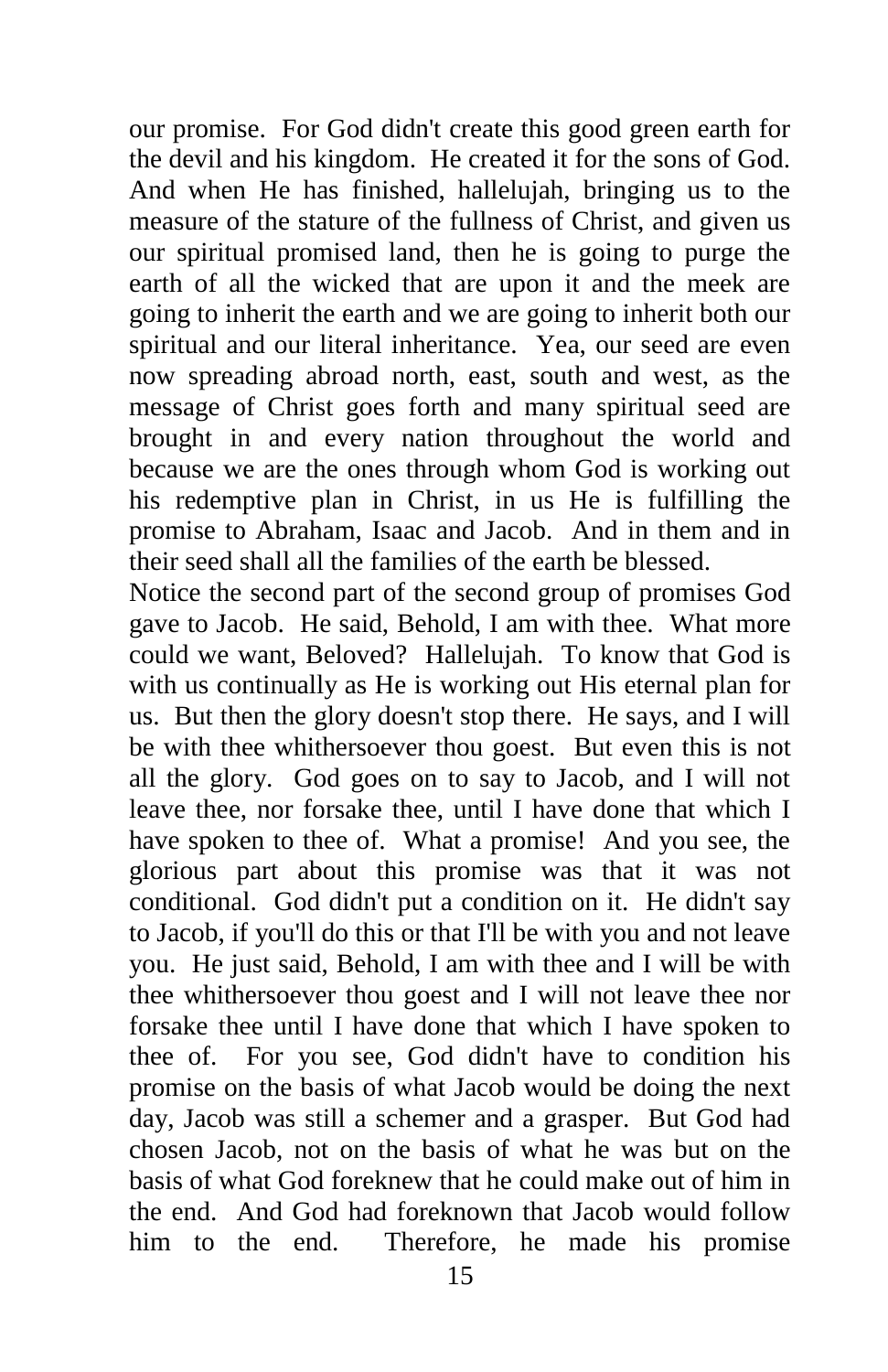unconditional. And therefore, the promises to you and me, Beloved, that he is going to be with us, and that he is going to do that which he has spoken to us of, and that he will not leave us nor forsake us until he has done it is not conditioned on whether we fall today or tomorrow or not. For God didn't choose us on that basis in Him before the foundation of the world. For he foreknew that in the end he could make what he desired out of us. Therefore, he has made the promise unconditional. He just says simply, I am with thee and I will be with thee and I will not leave thee until I have done that which I have spoken to thee of.

Sometimes, when, through our own scheming, our own supplanting and our own grasping, we get ourselves into trouble and we look around and we doubt that he is there, yet he is still there watching over us, following us in our scheming and supplanting until one day we come to a place where we will have to look up to Him. Then he'll be able to change our name and then our nature. And if Jacob had gone on his way trusting in these promises instead of trusting in his own scheming, in his own thinking, he would never have had a moment's worry all the rest of his life. But, like so many of us who are still Jacobs and still schemers and graspers, he went on depending on his own thinking and his own grasping and, therefore, God had yet to do some more dealings with him before he was ready to receive his inheritance.

 So, as we follow Jacob on, he goes on over into his uncle Laban's country. And there by a well of water he meets Rachel and he falls in love with her. And he asks that he might have her for his wife. His uncle Laban tells him that if he will work for him for seven years, then he'll give him Rachel to wife as his wages. And so, Jacob labors for Laban seven years and then finally comes the time to receive Rachel as his wife. But, because they did it differently than they do now, the bridegroom didn't see the bride until the next morning. His father-in-law tricked him and gave him Leah, the first-born daughter as a wife instead of Rachel.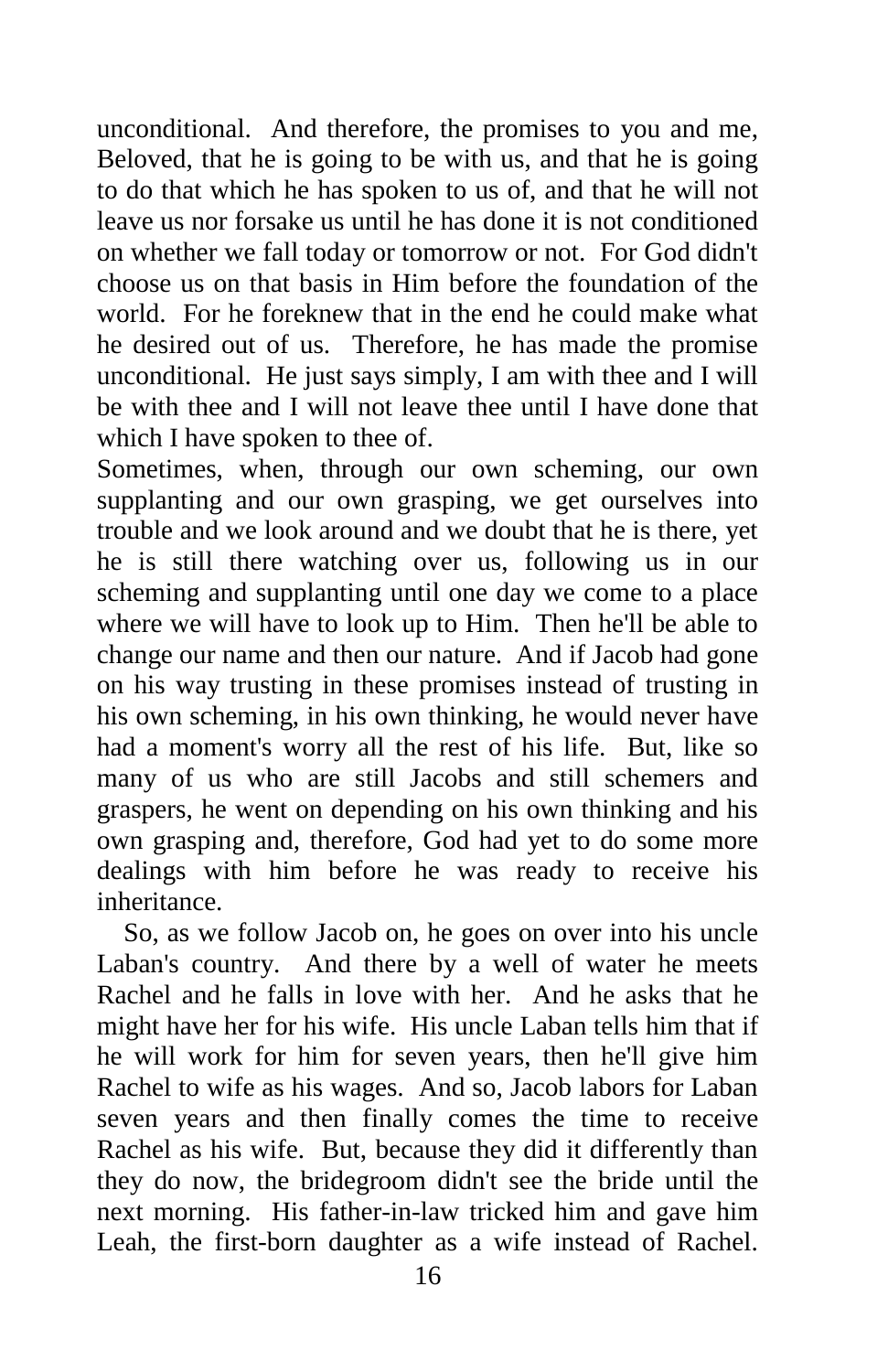Behold, when Jacob awoke the next morning he had the wrong wife! When he complained to his uncle Laban, Laban said, I cannot help it. That's the way it must be done in our country. The first-born, the eldest must be given in marriage first. Then he told Jacob if he would labor for him another seven years, he would give him Rachel, his true love; as his wife and this time he would pay him in advance and let him marry Rachel first.

This contains some very important truth for us, Beloved. For you see, these are the types of the two covenants. Leah, the first-born, who was first given to Jacob in marriage, who was not his true love, was a type of old Israel, who was first espoused to Jesus through the animal-lamb, the substitute. But she was not the true bride. Leah, who was not the bride, whom Jacob had to work for before he received her, was a type of old Israel and the old covenant of works where one had to work before they got the blessing. But Rachel, who was the true bride, was a type of the church, the bride of Christ today, of the new covenant of grace, where just as Jacob received Rachel and then he worked seven years to pay for her afterward, yea, she was a type of the new covenant of grace where we receive our salvation when we come to Calvary; given to us in Christ and then we work it out afterwards. And those seven years, in which Jacob worked to pay for Rachel, seven being the typical number which denotes completion, are only a type of the completion of years which we must work out the salvation in Christ which we receive when we first come to Calvary.

 And so Jacob worked another seven years to pay for Rachel and then it was time to make a new deal. Laban said to him, what shall thy wages be now? And of course as always, Jacob had a scheme in his mind. And he said to Laban, you take all the speckled and ringstraked cattle and you and your sons take them into the far pasture and leave me only the solid-colored cattle. Then all the speckled and ringstraked cows that are born to the solid-colored cattle that are left with me, they shall be my wages.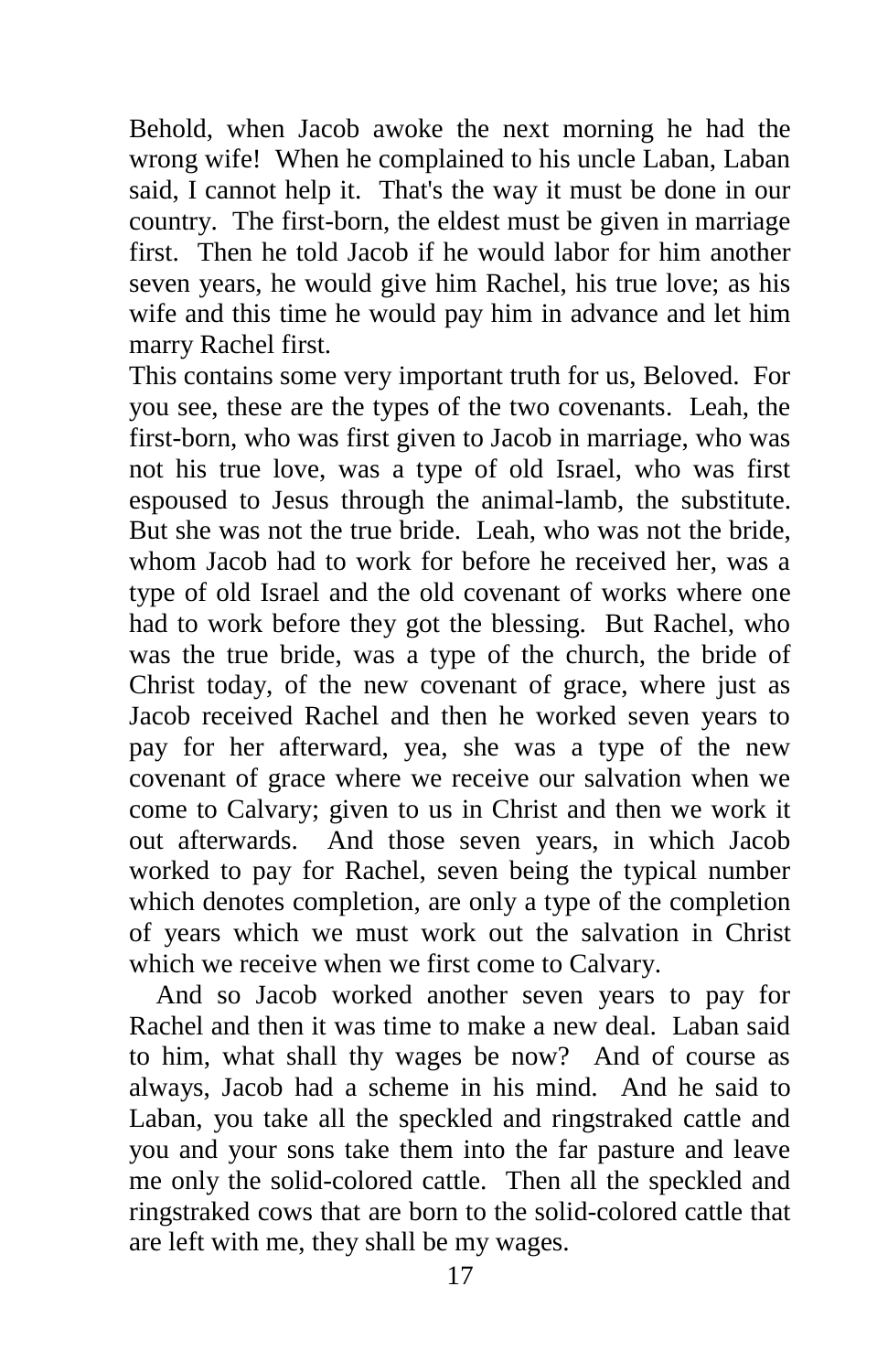Laban, of course, was a schemer too, thought this looked like a wonderful proposition to him so he and his sons took all the speckled and ringstraked cattle into the far pastures and Jacob was left with only the solid-colored cattle. Then he began to put his scheme into operation. He peeled poles and made them ring-straked and put them by the watering troughs so that every time the cattle would come down to drink they looked upon the ringstraked poles and they all began to bear speckled and ringstraked calves. Pretty soon Jacob wound up with most of the herd, and the Bible says, Laban's countenance was no longer the same toward him and who could blame him.

 Then the Bible says God spoke to Jacob in a dream and warned him. You better take your wife and your children and your cattle and you better get on the trail because Laban's countenance is no longer the same toward you. Here we have a wonderful revelation of the grace of God. The fact that God was fulfilling his promise. For though Jacob was yet a schemer, yet a grasper, yet a supplanter, nevertheless God was following after him and watching over him and warning him in a dream when he got into trouble. Oh, how this rejoices my soul for I look back upon the many a times that, unworthy as I am, I have seen the evidence of my Heavenly Father watching over me, following after me to fulfill this promise to me that He will not leave me till He has done that which He has spoken to me of, yea, for He has spoken to me that He is going to bring us to the measure of the stature of the fullness of Christ. And he is going to give us our inheritance. Many times he has spoken to me in a dream or in a vision and warned me of the enemy's plans to try to hurt me even though I yet walk in my grasping Jacobic nature.

 So Jacob went on. And then in Chapter 32, the Bible says, he met the angels of the Lord with a glorious supernatural experience. If ever there was one who ought to have been looking to the promise of the Lord and trusting in it after this great supernatural experience, it ought to have been Jacob.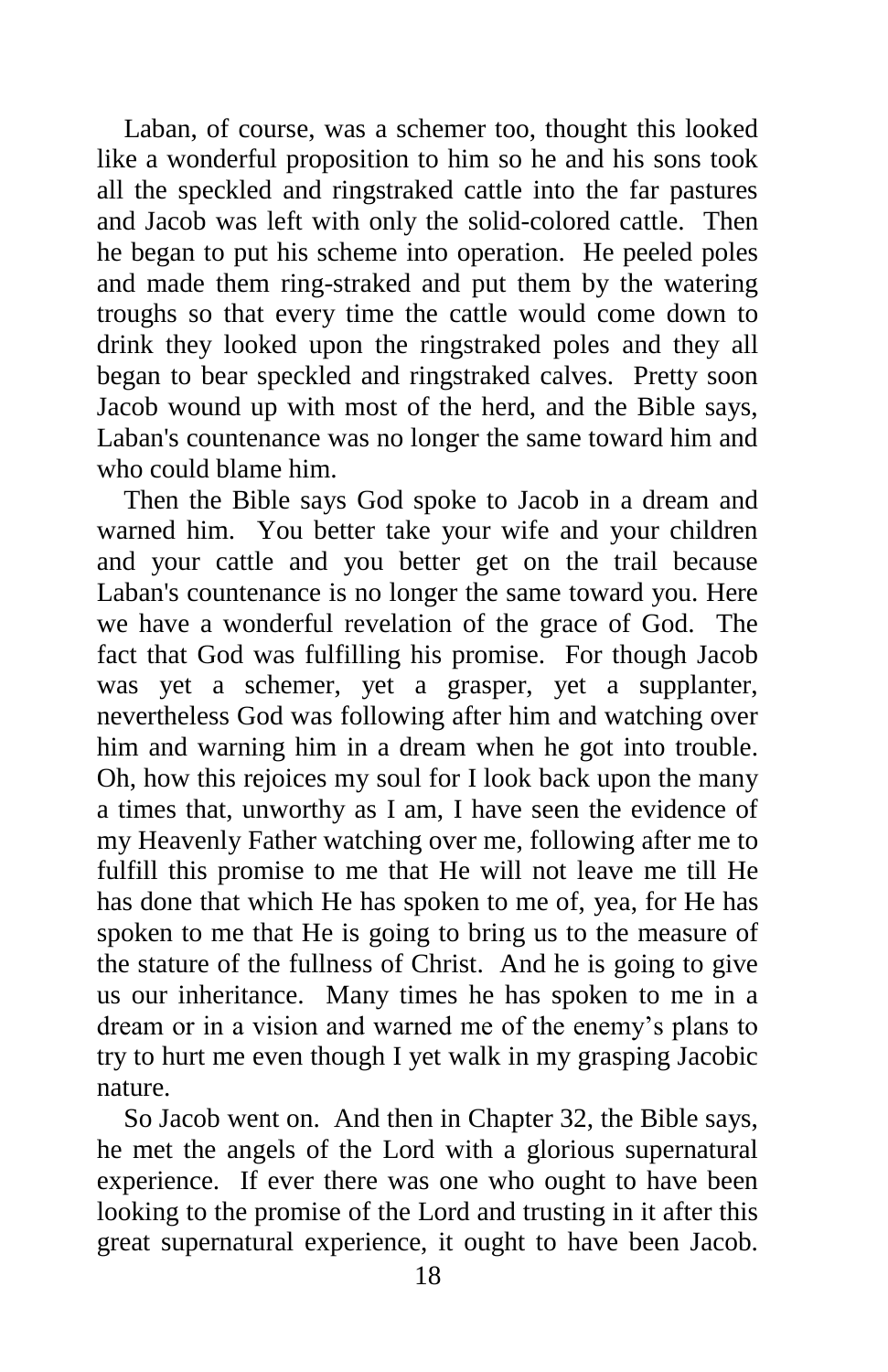But you see he yet had this scheming, grasping nature. Therefore, when he suddenly realized that though he was headed back to his father's house, yet his brother Esau was still angry with him and still wanted to kill him. He began to tremble and fear again. For now he was "between the devil and the deep blue sea." He couldn't go forward for Esau wanted to kill him and he couldn't go backward for his father-in-law Laban was mad at him. Now he was in a position where he couldn't go forward or backward. And this was where God had been waiting for him to get. So now he could only look up and God could begin dealing with him to change his nature and his name.

 But the trouble was, Jacob didn't give up easily. He didn't surrender to God. He didn't put his trust in the promise of God, I will be with thee and I will watch over thee. But again he began making his own schemes. Doing his own thinking and trying to get out of the situation in his own strength.

 His first scheme was very like one we often make. He chose messengers and he said, go ahead and tell my brother Esau that I now have houses and cattle and land and asses and men-servants and women-servants. You see, what he was saying really was, I'll overwhelm Esau by showing him how rich I've become. Too often, we who are in the church today think we are going to make our way in life by overwhelming those around us with our worldly goods and our worldly position and our worldly prestige and impressing them with how wealthy our heavenly Father has made us in material goods. There's many a church in the land that is trying to build the kingdom of God thinking that they are going to get more members and do God's work by building million dollar church buildings with plush covered pews and great steeples and \$40,000 organs. They think to impress everybody with their worldly wealth and therefore convince them that they are the true church of God and that God's blessing is upon them and they think they're going to solve all of life's problems and have life that way. This is because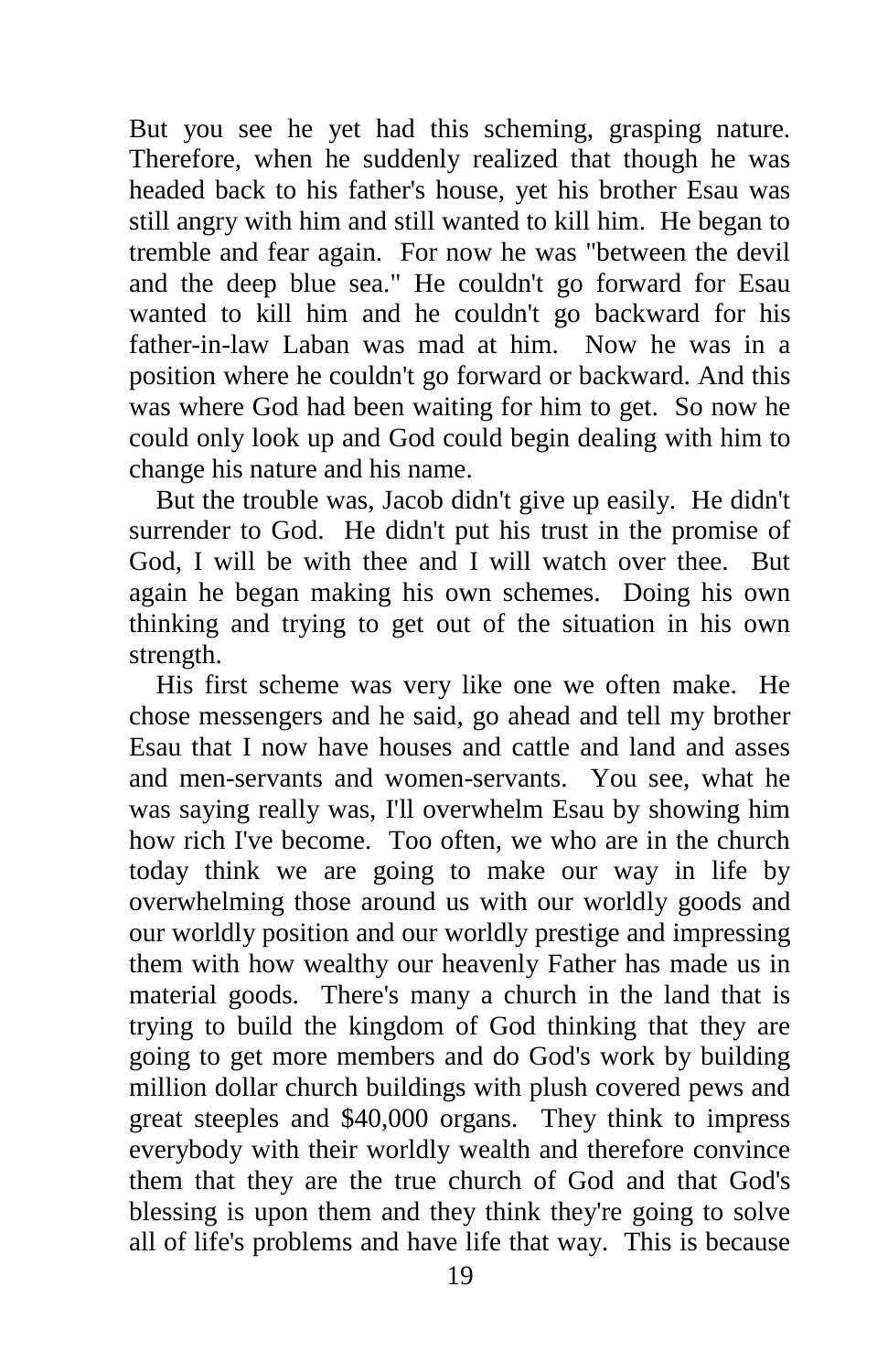they still have the old Jacob, grasping, supplanting nature in them and they think they'll overwhelm others by impressing them with their worldly wealth and prestige.

 I will show you how you can discern between the spirit of Truth and the spirit of error. Whatsoever religion seeks to impress men with bigness in the flesh, you can be sure that's the spirit of error. The Catholic church with their great cathedrals and the Mormon church with its great big carnal Salt Lake City Temple are classic examples of this. They seek to impress men with bigness in the flesh, and make fleshy men imagine that because of these big material things that God's blessing is particularly upon them and they are the true church. And all they are doing is flesh appealing to flesh and it is never going to produce anything but flesh. But if you want to find the Spirit of Truth, you will find Him working in little store buildings and small churches and out of the way places where the emphasis is not put on bigness in the flesh and in the material, but bigness in the Spirit and bringing forth the invisible things of the Spirit.

 Jacob soon saw that this plan would not work for the messenger returned saying, Esau cometh to meet you with 400 men. And then what did he do? Did he remember the promise of God, Lo, I am with thee and will not forsake thee, and walk on in perfect peace trusting in God's promise? Nay, for he was yet a schemer and he yet must try to work things out in his own strength.

 So he made his second scheme. The Bible says he divided his company into two bands and said, if Esau smites one, at least the other will escape. And then he had the audacity to kneel and pray that God would bless his scheme. Praying, Oh God, remember your promise that you were going to deliver me, and deliver me, please. This is the way we do often. Jacobs, supplanters that we are, we make our plans and then we kneel and pray for God to bless our plans. But Beloved, I want to tell you that God is not going to bless our plans. God has a plan for our lives and when we cast our plans aside and cease our scheming and trying to make it in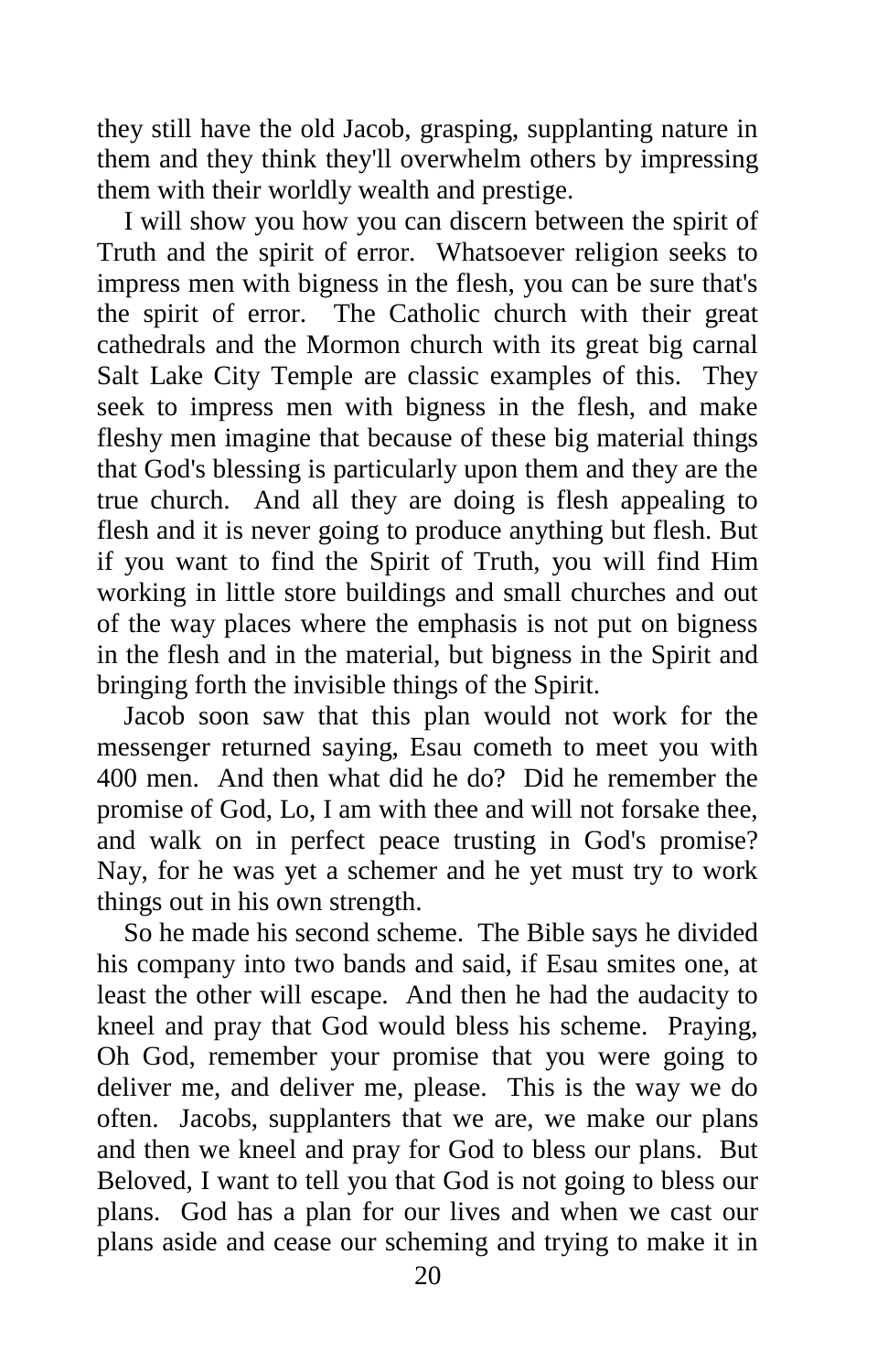our own thinking, and surrender to the Spirit of God to lead us into His plans, then we are going to know the blessing of God.

 Therefore, still Jacob had no peace in his heart. So he begins to make his third plan. He chooses out all kinds of presents. Hundreds of them. He divides them into four groups and sends them, one at a time, to Esau and says I'll keep hitting him with presents until I break him down with presents and flattery. This is so often the way we try to make our way through life. We think by flattering people and giving them presents they are going to conform to what we desire. This is often the way the preachers try to run the church and build the kingdom. So today we find the preacher, immediately after his messages, going down to the back of the church and he gives everybody a big, fleshy handshake and a big, fleshy smile and he imagines this is going to keep people in the church and in the kingdom. He recognizes not that only the word and the spirit is going to do it. But he thinks with flattery and presents to do the work of God. If he wants to see how fruitless this is all he has to do is forget to do it to his church members a few times and pretty soon they will be kicking him out and getting them a new pastor. Yea, nothing but the word and the spirit is going to do it and we are going to have to learn that not with our scheming and our flattery and our thinking and our presents are we going to be able to conquer life and bring in the kingdom of God.

 Jacob soon found that this plan didn't bring peace to his heart either. And so, he made one more plan. He sent his wife and children and everything that he had ahead of him saying, if Esau comes and gets me at least they will escape. But, of course, this brought no peace to his heart either.

 And then we come to the very crux of our message. The next line says; And Jacob was left alone. And this was the place God had been trying to bring him to from the beginning. From the day he was born, God had followed him until he had come to the River Jabok, to this place of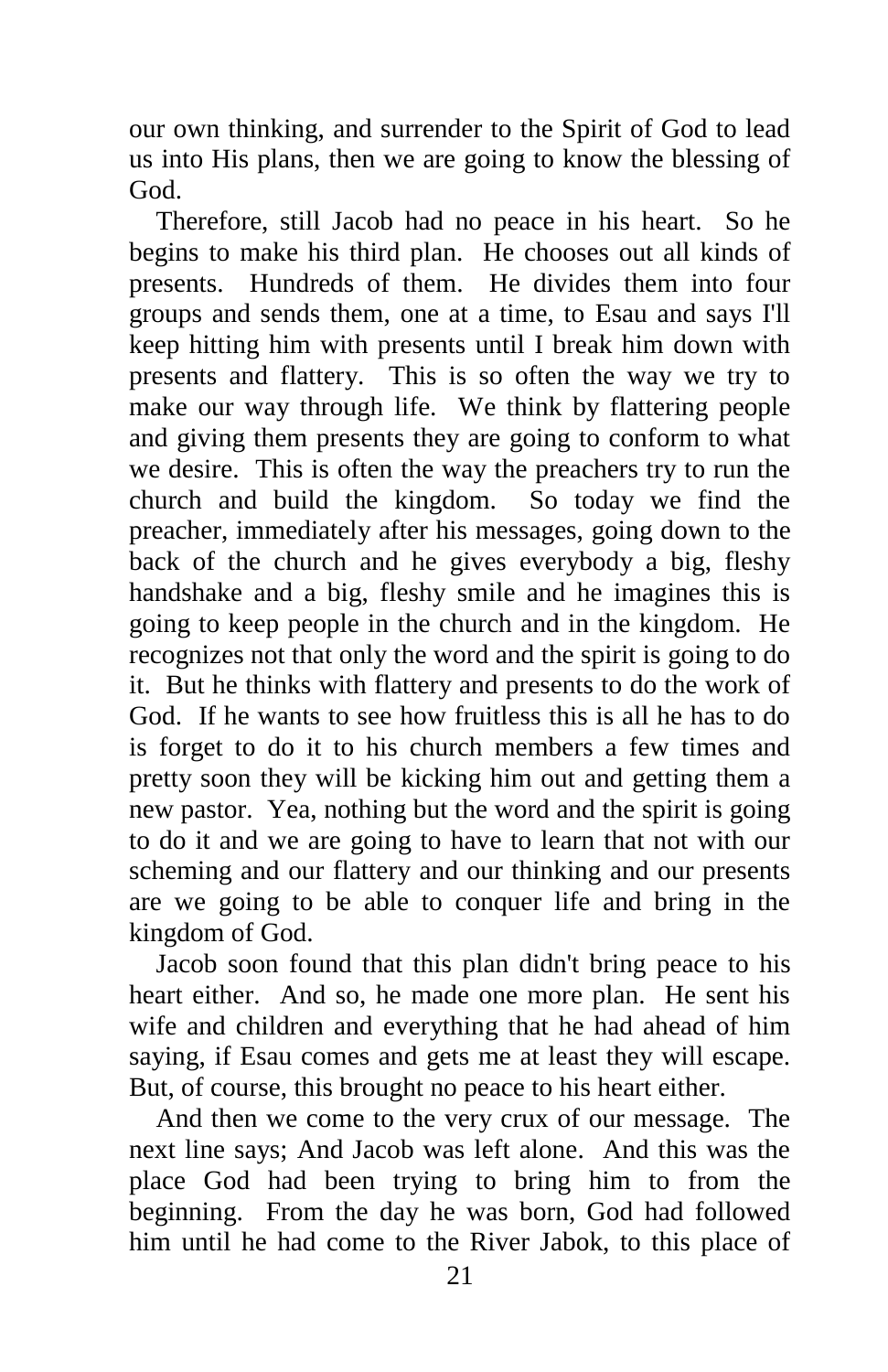aloneness with God. Now he has no more schemes to depend on. Neither his mother; neither his friends; neither his uncle. Now he cannot go forward and he cannot go back. All he can do is look up. Now God can begin to deal with him to change his nature and his name.

The Bible says there wrestled a man with him all night long. And toward the breaking of the day when he prevailed not, he touched the hollow of Jacob's thigh and Jacob became absolutely helpless and he could walk no longer in his own strength. And then the picture changes. No longer is the angel of the Lord wrestling with Jacob but now Jacob is wrestling with the angel of the Lord. And he takes a fresh hold and the angel of the Lord said, "Let me go for the day breaketh." The angel really didn't want him to let go, he was only testing Jacob to see how hard Jacob could hang on. And Jacob takes a fresh grip and says, "I will not let you go until I get the blessing." And the angel of the Lord says, "What is thy name?" He says "Jacob," schemer, supplanter. And the angel says, "No, thou shalt no longer be called Jacob, but Israel, Prince of God. For as a prince hast thou power with God and with men and hast prevailed."

 Dearly Beloved, this is the place that God has been following you and me for, waiting for us to come to from the day we were born. Yea, the River Jabok where we have been brought to the place of aloneness with God. Completely helpless and the hollow of our thigh has been touched where we can no longer walk in our own strength. No more schemes to depend on, no more of our own thinking. Schemed and thought our way into a hole where we can't go backward or forward, the only way we can look is up. Then the spirit of God can begin to wrestle with us through that long night of darkness wherein he seeks to change our nature from one who's always seeking to scheme and think and grasp our own way through life, to one who's become completely helpless. No longer able to walk in our own strength but in prayer and the Spirit can take hold of God and say, "I won't let you go until I get the answer."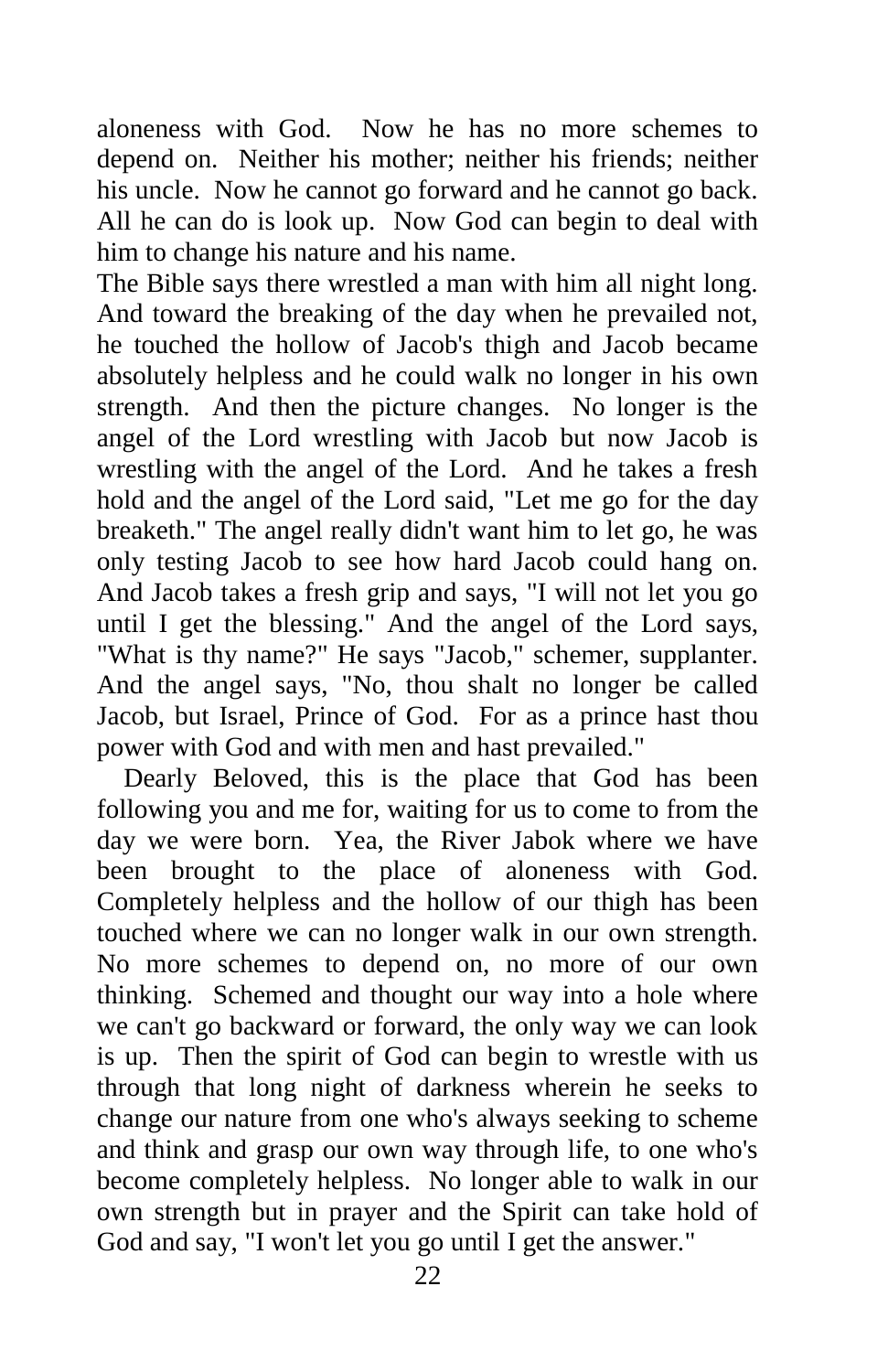There is going to come a breaking of day for us, yea, our long night of darkness is going to come to an end, and the daybreak is going to come to us where we'll become that helpless in our own strength. And God will have finally changed our nature from one who continually tries to grasp and supplant our own way through, to one who, completely helpless takes hold of the Lord in the Spirit and in prayer and says I will not let you go until I get the blessing and the answer.

 When that happens then God is going to change our name and give us a new name to fit our new nature. Only the new name that He'll give to us won't be Israel, Prince of God, for that was the name of the Old Testament Israel. The name that He will give to us will be Christ Son of God. For then will be fulfilled the scripture where Jesus said in Rev. 3, to him that overcometh will I write upon him my new name.

 Notice the angel closed by saying to Jacob, "Now thou has power with God and with man and hast prevailed." For from henceforth, every battle that Jacob would ever come against in his life, he already had the victory for God had changed his name, his nature from a schemer, a grasper and a supplanter, to the nature of one who depends completely on God and says I will not let you go until I get the blessing.

 Another connotation of the name Israel in the Hebrew means, "God fights" or "One through whom God fights." Jacob had become a helpless one, one who no longer fought in his own strength but one through whom God fights. Therefore, he was called Israel, Prince of God and had prevailed over every battle.

 The day will come when God has followed you and me to the River Jabok and wrestled with us and changed our nature until we've become a wrestler with God. One who in helplessness takes hold of God in the Spirit and says, I won't let you go until I get the answer. From that hour forth we have power with God and with men and have prevailed over every battle that will ever come against us for God has changed our nature from one who fights themselves to one